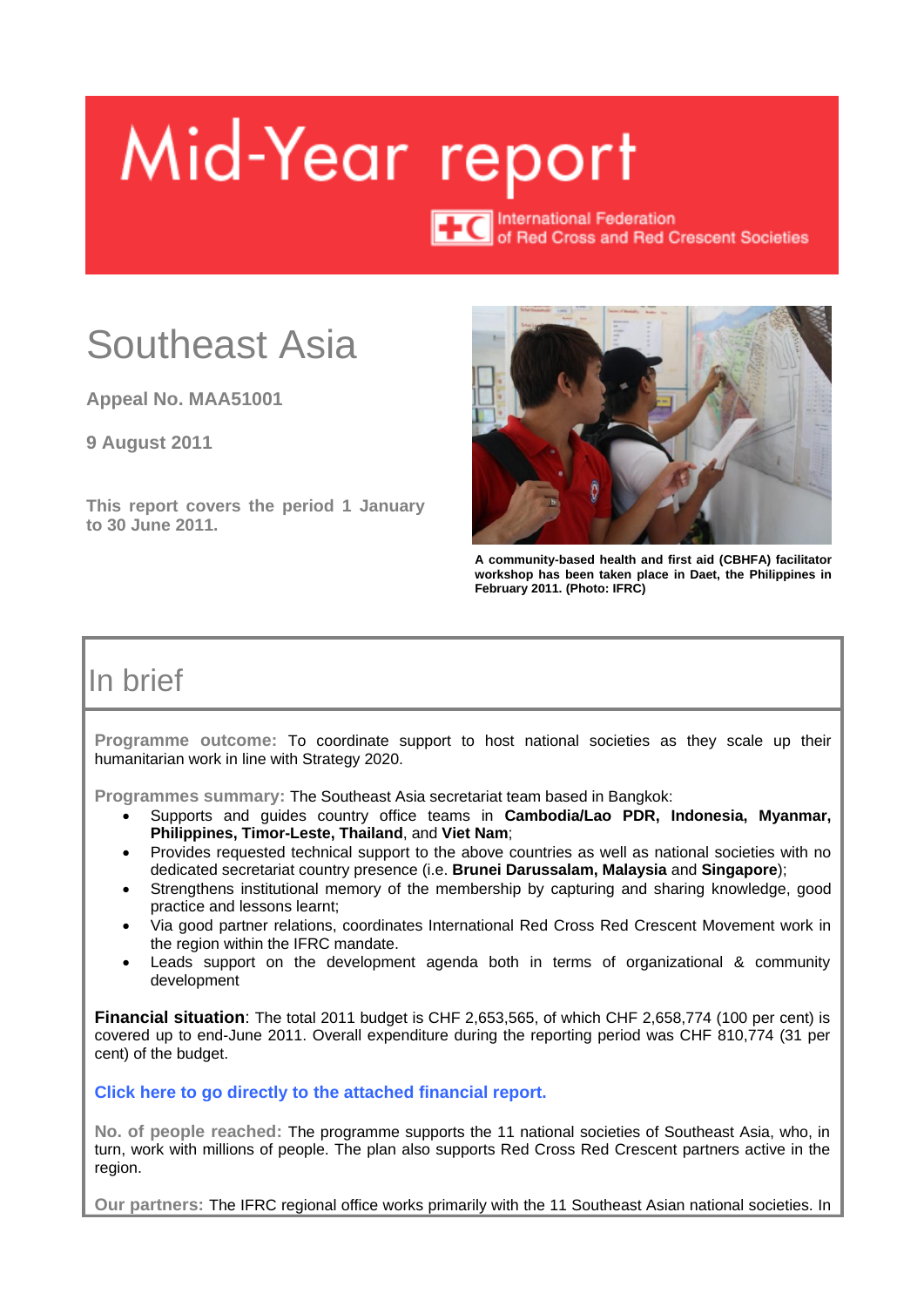addition the regional office liaises with relevant government ministries, such as health and disaster management bodies. There has been strong and loyal support for the regional office from multilateral supporters; in particular**,** Japanese Red Cross Society and Swedish Red Cross/Swedish government.

Other partners in the region include: Australian Red Cross/Australian government, Canadian Red Cross, Finnish Red Cross/Finnish government, Norwegian Red Cross/Norwegian government. Outside of the Movement, Asian Disaster Preparedness Centre (ADPC), Disaster Preparedness European Commission"s Directorate General for Humanitarian Aid and Civil Protection (DiPECHO), United Nations Office for the Coordination of Humanitarian Affairs (UN OCHA) through the Inter-Agency Standing Committee, United Nations Economic and Social Commission for Asia and Pacific (UNESCAP), World Health Organization (WHO) and several United Nations agencies are important partners in addition to nongovernment organizations, such as CARE and Oxfam.

On behalf of the Southeast Asian national societies, IFRC would like to thank all partners and donors for their support.

## **Context**

There were serious clashes along the Cambodian and Thai border in February and March 2011 which resulted in tens of thousands being displaced on both sides of the border. The response from both Cambodian and Thai Red Cross was swift and effective as was International Movement support led by the International Committee of the Red Cross (ICRC). In Thailand itself, there was a calm lead-up to elections that allayed fears of further violence in the wake of severe unrest in May 2010 in the capital city, Bangkok. Across the border in Myanmar, a new government took power in April. National elections in both Viet Nam and Lao PDR saw the ruling parties consolidate their existing positions.

National societies from the Southeast Asian region rallied to support the people of Japan after the catastrophic earthquake and tsunami in March. In total, several million dollars of support were channelled through the Japanese Red Cross Society.

In Indonesian, an official close to IFRC tsunami programming was announced with just one or two partner national societies still wrapping up their programming six-and-a-half years after the disaster. Meanwhile, in Myanmar, the third anniversary of the Cyclone Nargis operation was marked in May and this heralded the winding down of that programme, hailed by many as an overall success at several levels.

One global initiative that was picked up across the region was national societies contributing significantly to the Decade of Action for Road Safety. This issue is one that has emerged strongly over the past couple of years. In most cases, national societies are "mainstreaming" action on road safety into existing programmes, such as first aid & blood donor recruitment. Within the Red Cross Red Crescent Movement, World Red Cross Red Crescent Day was celebrated with its usual vigour, for some providing an opportunity for some significant fundraising.

## Progress towards outcomes

## Disaster management

**Programme objective:** Vulnerable communities are effectively supported by national societies through timely and high-calibre disaster response operations, and guidance in reducing disaster risk to natural and man-made hazards.

## **Disaster management planning**

**Outcome 1:** The existing institutional mechanisms for efficient delivery of disaster management assistance are strengthened in all Southeast Asian national societies..

The regional disaster management committee (RDMC) continues to be the fulcrum of disaster management planning across the region. Its deliberations essentially provide a mandate for the regional delegation to support such disaster management planning in Southeast Asia.

An RDMC sub-group meeting hosted in March 2011 by Thai Red Cross helped prepare for the annual RDMC meeting in May in Bangkok, supported by funding from DiPECHO. Thirty participants from Southeast Asian national societies attended, apart from Cambodian Red Cross and Philippine Red Cross due to urgent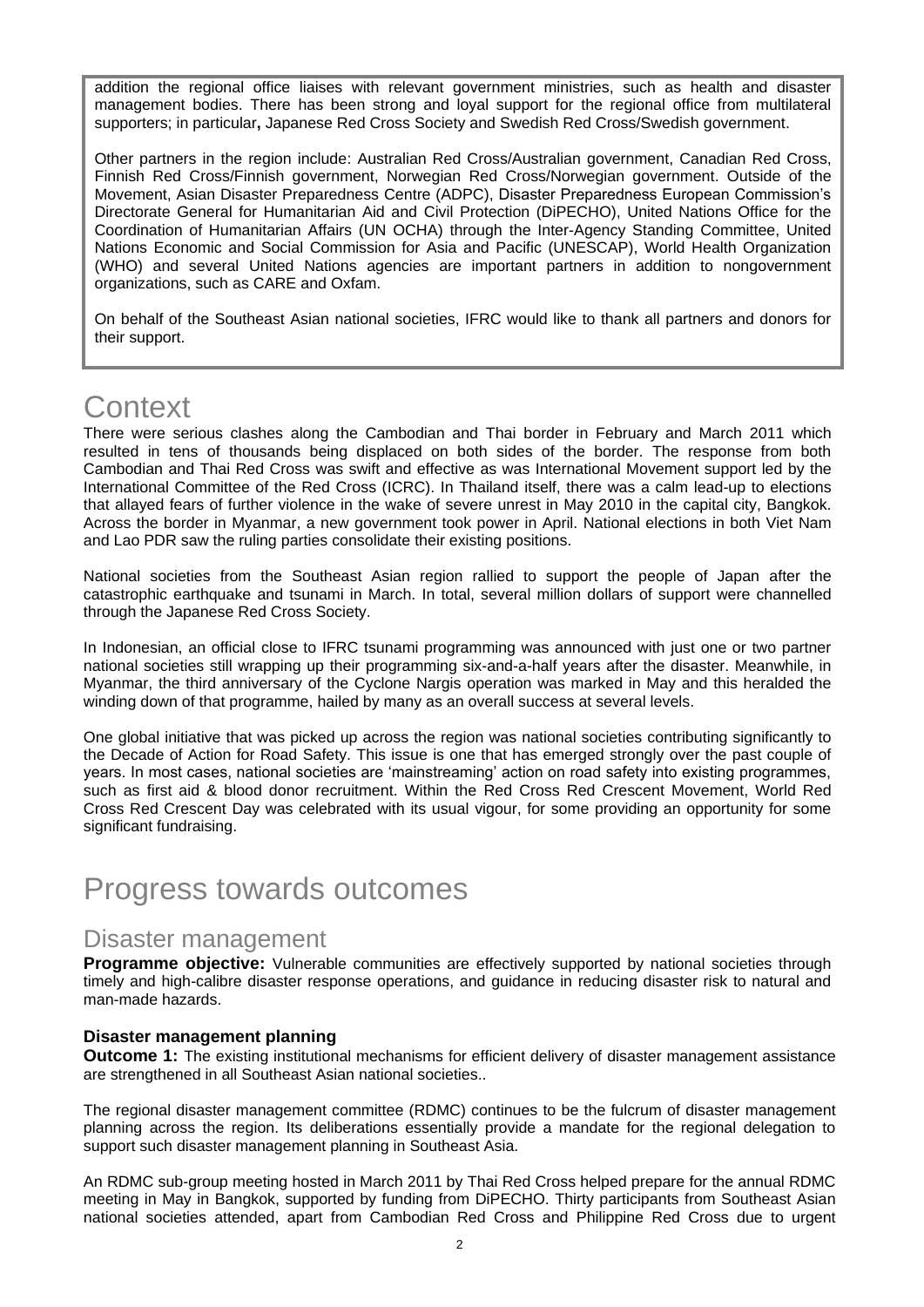commitments. Various IFRC representatives as well as those from ICRC were also present. The major outcome of the meeting was a commitment to a regional plan that outlined the priorities that need to be addressed in the coming year. This included a strengthened role for gender planning within disaster management in line with the upcoming IFRC gender strategy.

Discussions revealed that climate change adaptation (CCA) remains a priority for Southeast Asiab national societies and is coherent with their focus on working with those communities that are most vulnerable.

With support from the IFRC climate centre, based in the Netherlands, through the preparedness for climate change programme, the regional delegation organized a second regional workshop on enhancing climate change adaptation through disaster risk reduction. This was hosted by Philippine Red Cross in Laguna province wherein the first training was in October 2010 in Cambodia, and aimed at the four Southeast Asian countries along the Mekong river, i.e. Cambodia, Lao PDR, Thailand and Viet Nam.

For the Laguna event, participants came from the Philippines, Indonesia and Timor-Leste national societies. The workshop participants came up with a conceptual framework to guide the process of increasing knowledge and skill that would mainstream climate change adaptation initiatives within ongoing programmes.

#### **Organizational preparedness**

**Outcome 2:** Southeast Asian national society emergency response capacity is improved through strengthened national and regional disaster response mechanisms.

A regional warehousing and transportation training took place in Chiang Mai, Thailand in January, funded by DiPECHO. Technical support was provided from the regional logistics unit based at the Asia Pacific zone office in Kuala Lumpur. Fifteen national society representatives attended. Three participants were recommended for further training, such as regional disaster response team (RDRT) induction course as well as RDRT logistics. This will boost the quantity and quality of the RDRT roster. All other participants were recommended for national level deployment.

Lao Red Cross requested support in mapping its preparedness for response capacity. An emergency needs assessment was held in March 2011. This training, funded by DiPECHO, aimed to strengthen Lao Red Cross capacity in emergency needs assessment as well as the development of response action plans. Eighty participants attended from branch and national headquarters of whom 80 per cent will be selected as part of a future national disaster response team.

It was a busy first half of the year in terms of RDRT, still a vital part of the regional and zone international response "tool box". Three courses were held: one for specialized water and sanitation training; one for new members of the RDRT pool; and a final event that reflected on lessons learnt from previous RDRT deployments.

The specialized water and sanitation (and hygiene promotion) training which took place in Indonesia in April 2011 was funded by Australian Red Cross, ICRC and Spanish Red Cross. The training was part of the strategy to enlarge the RDRT water and sanitation roster across Asia Pacific. There were 26 participants from Southeast Asia national societies, three from South Asia and one from East Asia. Theory was combined with practice (via simulation). Half of the participants were recommended for RDRT water and sanitation deployment, while the rest are better suited for national level work.

Meanwhile, the 11<sup>th</sup> RDRT induction course for new RDRT recruits was held in Singapore in May 2011, funded by Australian Red Cross. Southeast Asian national societies and IFRC representatives attended; 16 of the 20 participants were recommended for regional deployment, while the remaining four were deemed suitable for national involvement.

Brunei Darussalam Red Crescent organized the RDRT "refresher course" (i.e. lessons learnt session) in June 2011, again funded by Australian Red Cross. Fourteen deployed personnel joined five "home" representatives from Brunei Darussalam Red Crescent for the course. Key lessons from this were discussed and synthesised as a basis for future refinement of the RDRT tool. For instance, future deployments will have a stronger focus on emergency shelter, restoring family links (RFL) and dead body management. Important to note here that the hosting of this event by Brunei Darussalam Red Crescent is one of a number of examples of this national society's greater engagement as a regional member.

A one-day seminar on disaster risk reduction-related issues in Viet Nam (supported by DG ECHO and Swedish Red Cross) focused on how Viet Nam Red Cross could further improve in a number of areas. These included VNRC"s preparedness for response systems and other issues of community-based early warning system; food security in disaster response; and advocacy guidelines in disaster risk reduction. The session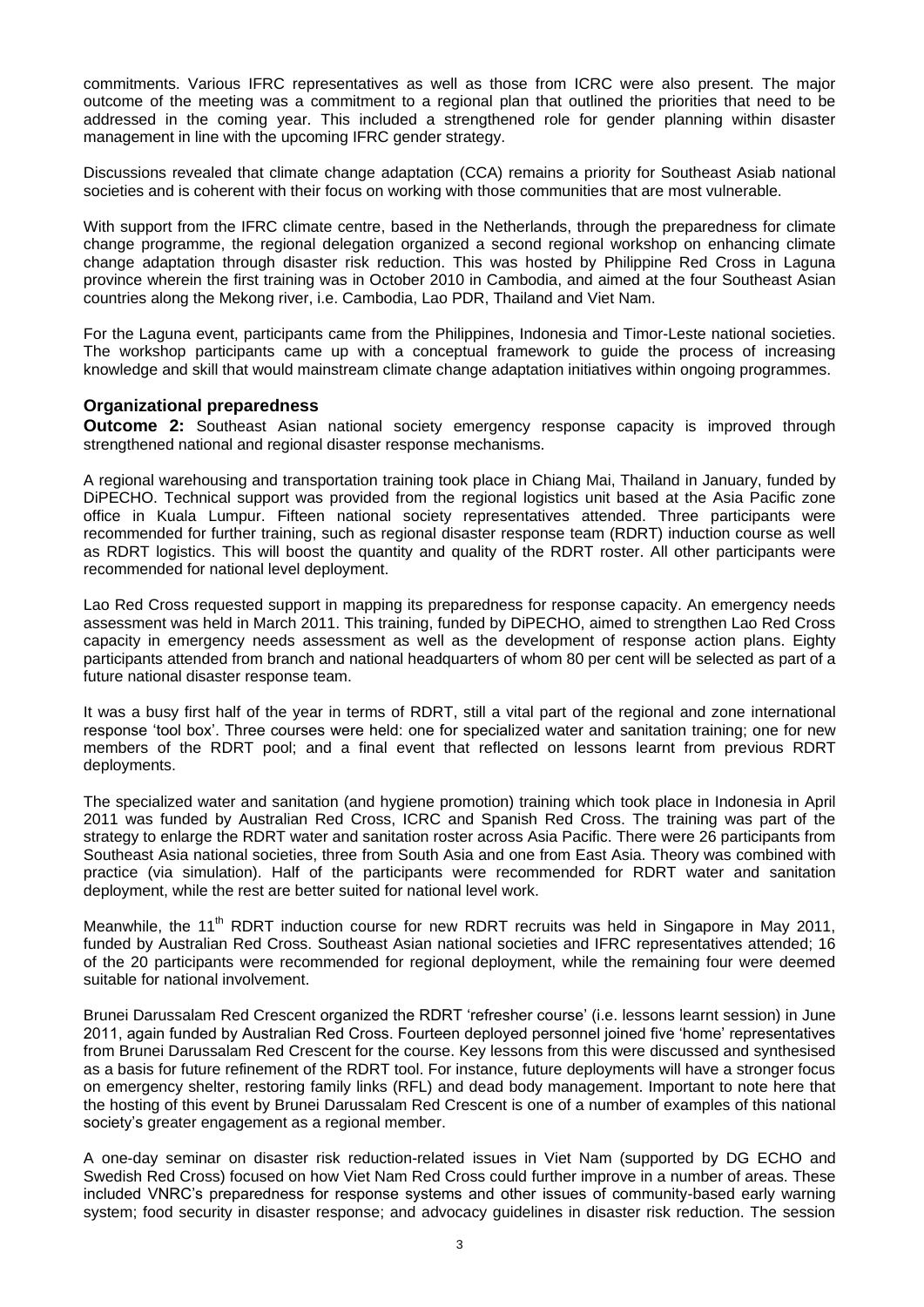built on a recent typhoon final evaluation report that said more attention should be given to the "rights-based needs" of affected people during and after the emergency phase.

#### **Community preparedness and disaster risk reduction**

**Outcome 3:** The capacity of all Southeast Asian national societies is strengthened to support hazard-prone communities in reducing the impact of disasters through increased awareness and preparedness measures.

A second disaster risk reduction field session was held in Timor-Leste, supported by ECHO and Swedish Red Cross. It involved representatives from three national societies: Indonesia, Philippines and Timor-Leste. The field school is an attempt to equip both disaster management and health practitioners at both national and local levels with common approaches and processes. The vulnerability and capacity assessment (VCA) tool has been used as an entry point in working with communities in addressing disaster risk reduction and climate change adaptation concern. Eighty people participated in the design of the field session agenda, work plan and work in April 2011. The training aimed to enhance the facilitation skills of participants to work with communities to explore their vulnerabilities and capacities as a way of "building safer and resilient communities".

A series of animated games, supported by DG ECHO and AusAID, to engage youth in reducing risks is currently in production. The initiative comprises six animated shorts that include an introduction to disasters and disaster risk reduction (DRR); and the case for using games plus outlines and objectives of four games. The animation was to be finalized by June 2011 and will be translated into five regional languages: Bahasa Indonesia, Khmer, Lao, Myanmar and Vietnamese. The target audience will be school teachers and community instructors as well as Red Cross and Red Crescent volunteers who will provide support in the use of the material. In addition, a textbook in the "comic" format is under consultation for development with financial support from AusAID. This will be an educational document for children and adults providing to learn more about disaster risk reduction.

## **National society programming**



**Women and children were given priority to express their problem, vulnerability and need in the Disaster Risk Reduction session. (Photo: Seng Samban/IFRC)**



**The cartoon movie and game were produced to better involve children in the disaster risk reduction.**

**Outcome 4:** Lao Red Cross develops to more effectively support vulnerable communities to build resilience to disaster risk.

With continued support from Japanese Red Cross Society, a new "annual cycle" programme has just started in June in the same area in Champasak province, Molaphamouk district, that includes six villages. One significant achievement has been the development of a volunteer training manual.

In an effort to achieve safer and more resilient communities, Indonesian Red Cross organized a four-day workshop with the participation of all programme representatives. It was supported by DG ECHO and several partner national societies in-country. In line with Indonesian Red Cross" strategic plan 2009-2014, the national society deems it necessary to review the activities of community-based programmes in the perspective of health and disaster risk reduction so as to increase the scale of its activities. The adjacent diagram shows how different programmes aim for the ultimate goal of a "safer and resilient community".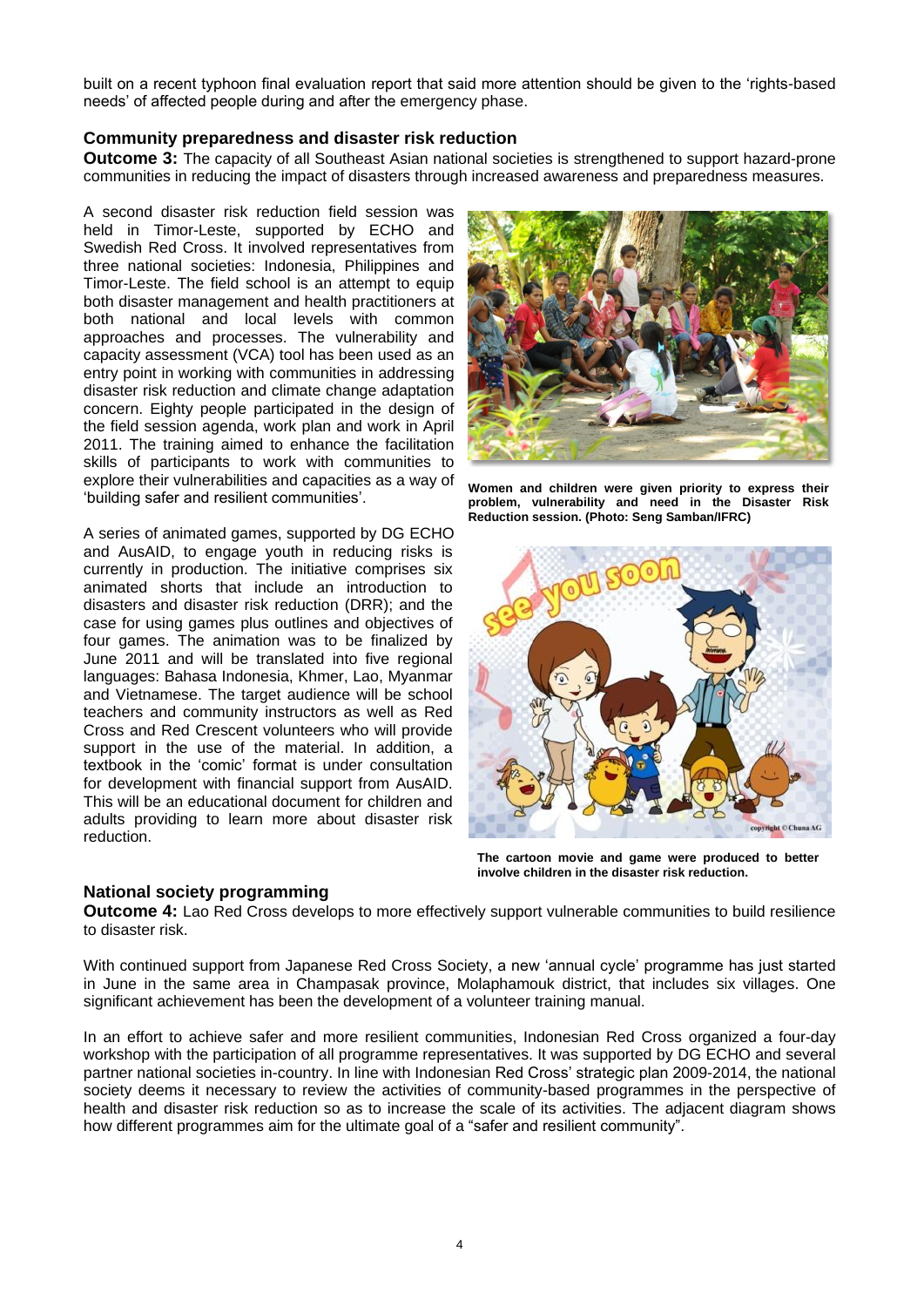The community-based disaster risk reduction (CBDRR) programme in Cambodia is funded principally by

Danish Red Cross. Finnish Red Cross is also supporting the programme in three villages in Kampong Thom province since last year. The regional office has a role to provide technical support to this programme especially during the planning phase. A monitoring visit in June revealed that the programme has achieved a certain level of output based on indicators.

A community safety and resilience building and analysis project is implemented by Thai Red Cross, funded by Canadian Red Cross, with management support from the regional office. The initiative's goal is for target communities to have a level of resilience that enables them to address their basic needs. Twenty villages in five provinces including Chiang Mai, Petchaboon, Ubonratchathani, Surin and Buriram will be the focus of this



intervention. Thus far, Thai Red Cross has been supported in establishing the foundation and structure for the programme.

A one-day interactive seminar with Lao Red Cross in June covered the role of sustainable livelihoods in the context of disaster risk reduction to build safety and resilience of communities. This initiative is building good momentum and aims to promote better programming in Lao Red Cross" community-based disaster risk reduction (CBDRR) that includes support to sustainable livelihoods.

Through the Canadian Red Cross/CIDA funded project on "Linking DRR and CCA: Building Community Resilience through EWS", an innovative research and development partnership between the Southeast Asia regional office, Macquarie University in Australia and the Stockholm Environment Institute was developed, seeking at a unique opportunity to learn from research and apply to existing practice in developing multihazards, multifunctional community-managed early warning systems for coastal hazards in Asia. The overall aim of the project aims to contribute to the further strengthening of the framework for building resilience against a range of natural hazards that integrates disaster risk reduction (DRR) and climate change adaptation (CCA) consideration into early warning systems (EWS); building community ownership, effectiveness and sustainability of coastal multi-hazard EWS in selected coastal communities of Indonesia, Sri Lanka and Thailand. Secondary national societies will be associated with the project so as to learn and share best practices from Bangladesh, Cambodia, Myanmar, Philippines and Viet Nam.

The integration of DRR and CCA concepts and activities has recently received increasing attention, both in the academic literature, as well as in international humanitarian efforts to reduce losses from natural hazards through the Hyogo Framework for Action. However, to date, such consideration remains largely conceptual and there is an urgent need to demonstrate what specific activities contribute to community resilience in the context of natural hazards and climate change as well as to develop indicators against which success in building resilience and social capital can be measured. The project will document such examples and thereby, further the understanding of social mechanisms in establishing EWS.

The outcome of the project will support a wider strengthening of approaches by national societies in developing EWS through a more research-based, informed and validated approach to programming. Specific outputs include an enhanced and adaptive guideline to EWS based on research and empirical processes and findings, as well as a series of peer-reviewed articles that will be published in scientific and conference journals with due reference to Red Cross Red Crescent support. Kick-off meetings to introduce the project were organized with the three national societies concerned as well as with respective IFRC DRR managers. Discussions and identification of project communities have taken place in Thailand and Indonesia, working on baseline indicators for the selected villages, discussing the project research schedule with national society headquarters and chapters.

## **Coordination and cooperation**

**Outcome 5:** Cooperation and the establishment of best practices through knowledge sharing and exchange within Southeast Asia national societies on the disaster management programme are promoted.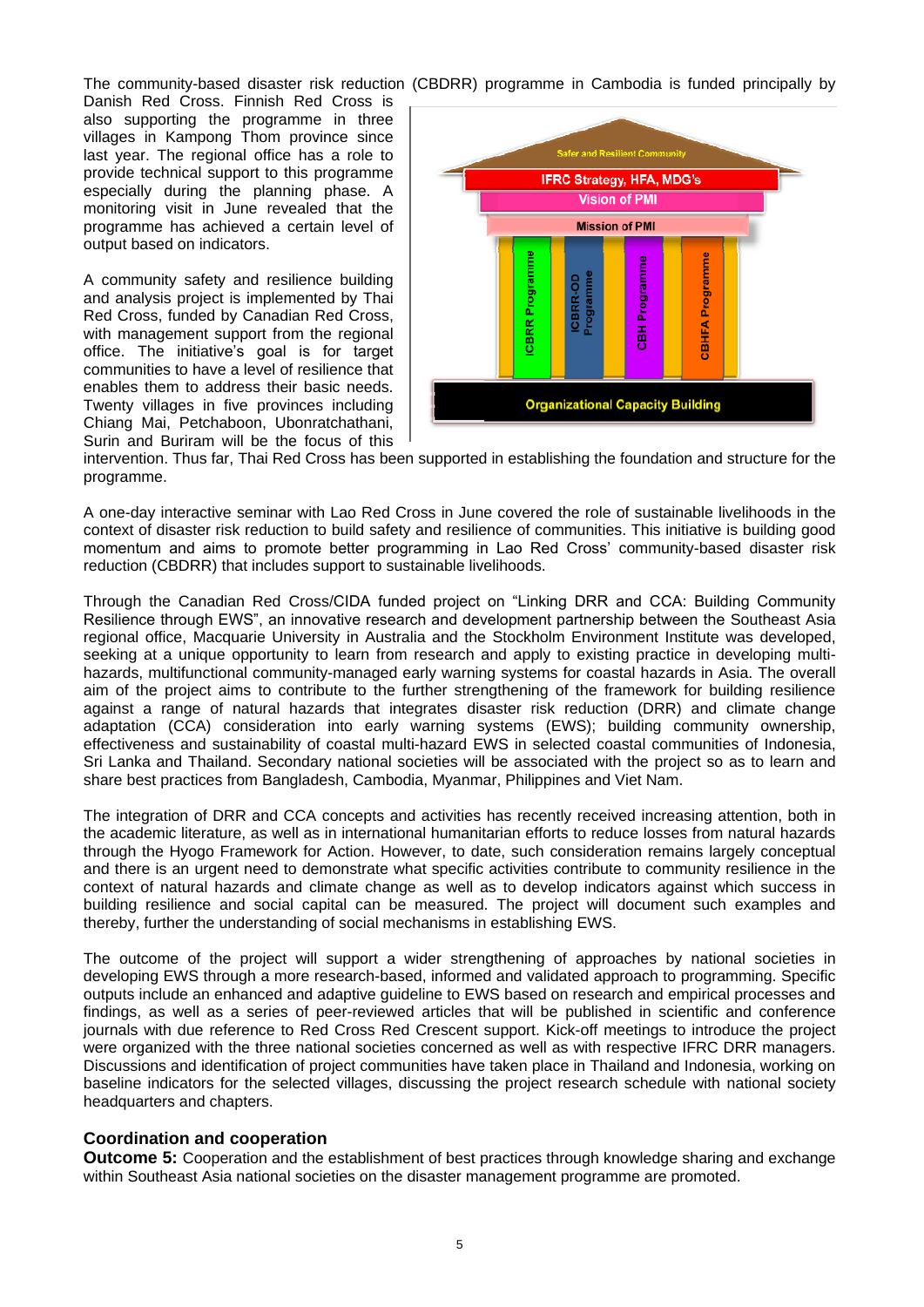The knowledge and information management (KIM) project has built impressive considerable set of reference materials and contemporaneous records. This initiative is a definite step forward to strengthening knowledge management in Southeast Asia, a specific role of the regional office under the Asia Pacific zone strategy. The arrival of a new communications delegate to the regional team provides an additional resource to best steer this initiative into a more mature stage.

KIM intends to provide a "user-friendly" knowledge resource of Southeast Asia regional support to national societies. It uses a form of "agile sharing" that recognizes the importance of iteration in the study of knowledge sharing to follow changes in the region and the national societies. The process of capturing learning is already taking place. Central to this, knowledge utilized through KIM should strengthen the harmonization of programmes towards better support to national societies.

## **Constraints and challenges**

Some main activities from last year were postponed to this year due to the series of emergencies in the region. Addressing climate change adaptation through existing programming is well understood by national societies. However, a key constraint is the lack of climate change information at specific locations. This presents a substantial challenge for proper climate change adaptation planning. There is a need to link better with scientific institutions for this purpose.

## **In conclusion**

The link with the RDMC remains the critical relationship in effective disaster management support to host national society and this year"s discussions have provided a clear mandate of support for the rest of the year.

## Health and care

**Programme objective:** Strengthen national societies to deliver relevant and effective health services to vulnerable communities.

## **Community-based health and first aid, and emergency health**

**Outcome 1:** Increased capacity of communities and volunteers which are prepared and able to respond to health and injury priorities in the communities, and improved access to health services in emergencies in target areas.

The regional office continued to technically support remotely and in-country the national society communitybased health first aid (CBHFA) *in action* approach including programme planning, implementation and monitoring, adaptation of the *CBHFA in action* package and facilitators training workshops. Particular focus was on the programmes in Myanmar, Philippines and Timor-Leste. The programmes have been making steady progress and expanding to new districts *(see table below)*. A joint health and disaster management needs assessment using a combined toolbox for community assessments and development of a community action plan was carried out by Timor-Leste Red Cross. The regional monitoring of national society progress in rolling out the *CBHFA in action* approach including challenges encountered continued.

Seven national societies were actively implementing CBHFA in action programmes. In February 2011, all had teams of trained facilitators to carry the programme forward. In addition to the core modules of the *CBHFA in action* manual, volunteers were also trained on priority health topics identified during the community assessment. Baseline surveys had been carried out using the CBHFA planning, monitoring, evaluating and reporting toolkit. Community activities varied depending on priorities identified and length of implementation period. The number of targeted beneficiaries ranged from 15,000 to 60,000.

Even though the Malaysian Red Crescent and Thai Red Cross are not implementing the approach for the time being, the trained master facilitators apply the approach in projects such as community-based disaster risk reduction in their respective national societies.

| <b>Description</b>                | Indonesia | Cambodia | Timor-<br>Leste | Lao PDR | <b>Mvanmar</b> | <b>Philippines</b> | Viet<br><b>Nam</b> |
|-----------------------------------|-----------|----------|-----------------|---------|----------------|--------------------|--------------------|
| Programme started                 | 2008      | 2009     | 2009            | 2010    | 2010           | 2010               | 2010               |
| Years of implementation           |           |          |                 | 3       |                |                    |                    |
| Number of communities<br>targeted | 28        | 8        | 20              | 86      | 30             | 55                 | 10                 |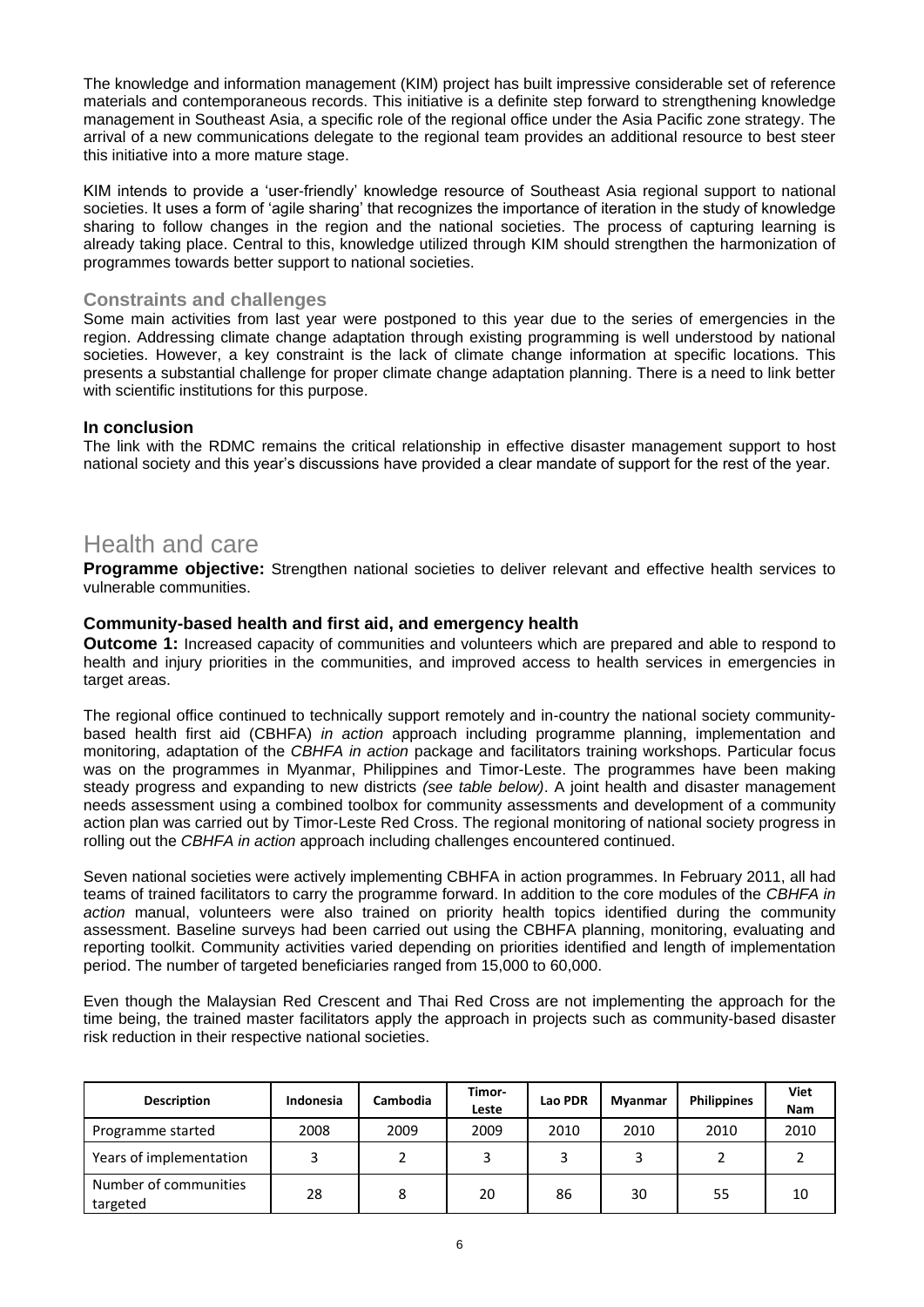| Number of implementing<br>communities    | 28     | 8              | 10     | In<br>process | In<br>process | 25             | 4      |
|------------------------------------------|--------|----------------|--------|---------------|---------------|----------------|--------|
| Number of targeted<br>beneficiaries      | 34,892 | 20,363         | 14,507 | 20,000        | 60,000        | 55,000         | 20,000 |
| Population reached                       | 28,413 | 10,817         | 14,507 |               |               |                | 8,000  |
| Staff involved in<br>programme           | 66     | 9              | 27     | 18            | 31            |                | 40     |
| Active staff at national<br>headquarters | 12     | $\overline{2}$ | 6      | 14            | 12            | 11             | 17     |
| Active staff in programme                | 12     | 5              | 7      | 16            | 12            | 11             | 20     |
| Number of facilitator<br>workshops       | 1      | 1              | 1      | 1             | 1             | $\overline{2}$ | 1      |
| Number of participants in<br>workshops   | 18     | 30             | 27     | 31            | 24            | 30             | 23     |
| Number of targeted<br>volunteers         | 727    | 115            | 200    | 248           | 600           | 100            | 200    |
| Volunteer training<br>sessions           | 52     | 5              | 9      | 8             |               | 5              | 4      |
| Number of volunteers<br>trained          | 618    | 115            | 199    | 197           |               | 100            | 100    |
| Active volunteers                        | 509    | 108            | 155    | 197           |               | 100            | 100    |
| <b>External partners</b>                 | 9      | 5              |        |               |               |                |        |

Time constraints in conducting quality community assessments was reported as a key challenge by a number of national societies. The communities are scattered geographically and many of them have high numbers of hamlets in their administrative structure. Communication was another challenge due to use of dialects which led to limited sharing of information and data. Other challenges included survey questionnaires which were not correctly understood; interviewers with inadequate necessary skills; and the variance in educational levels of interviewers and community members. Limited financial and human resources as well as time were challenges for the communities to implement the plans of action. It was challenging to mobilize people for campaigns and events during the field season. The quality of volunteers and education sessions were also a big concern in some societies. Due to the lack of regular support during community activities, trained volunteers dropped out as they lost interest in the activities. Also, acknowledgment and appreciation were not regularly given to the volunteers. Facilitation skills need to be improved in order to move away from the traditional "teaching" approach to the more active "learning by doing" method.

The disaster risk reduction field sessions or "vulnerability and capacity assessment (VCA) field school" took place in Dili, Timor-Leste in April 2011 with the participation of staff from health and disaster management departments in the Philippines, Indonesian and Timor-Leste Red Cross societies *(also see above)*. The objectives were to increase skills in conducting community assessment; analyse and validate information gathered; understand vulnerabilities and capacities; and incorporate the information into programme goals and action plans.

Philippine Red Cross was engaged in social mobilization for the measles-rubella vaccination campaign from April to May 2011, thus contributing to the United Nations" Millennium Development Goal 4 to reduce child mortality. The project proposal was developed in collaboration with the regional health unit and financial support was obtained from the IFRC global measles appeal. Mobilization of volunteers led to a total of 88,049 children being immunized by the vaccination team in April 2011, exceeding the target of 45,293 by 94 per cent. From the proposed 20 project target areas of Philippine Red Cross, 16 areas were part of the immunization campaign. Groups of volunteers were trained in vaccination, immunization and recording, and subsequently mobilized. Approximately 250 Philippine Red Cross volunteers participated in the house-tohouse campaign in their own respective locality.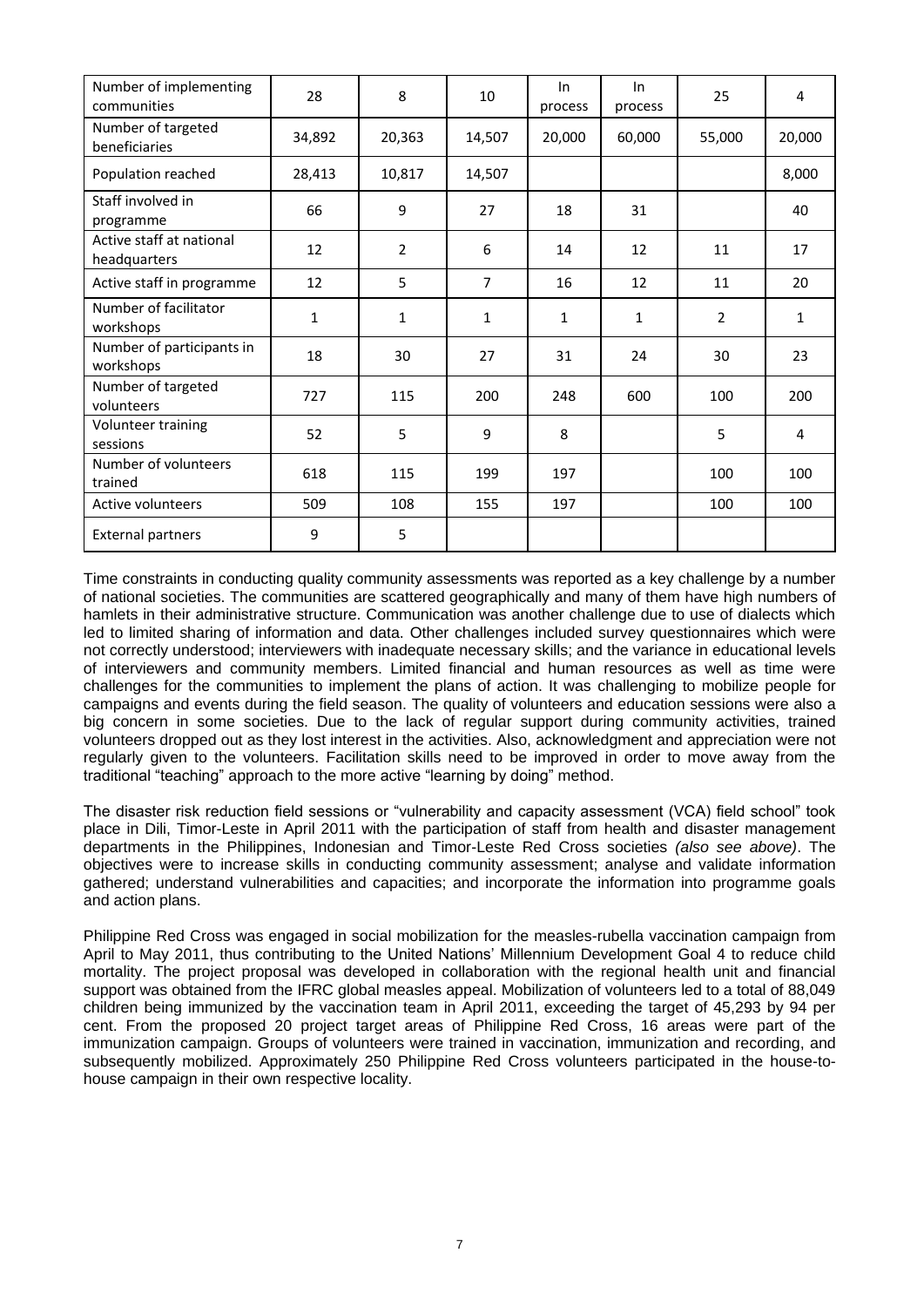

**The house-to-house vaccination campaign was conducted in the Philippines. (Photo:IFRC)**



**As regular practice, chapter-based volunteers together with community health volunteers record the names of children after receiving vaccinations. (Photo: IFRC)**

## **HIV**

**Outcome 2:** Vulnerability to HIV and its impact is reduced through preventing further infection, expanding care, treatment and support, and reducing stigma and discrimination.

Planning of and preparations for Red Cross Red Crescent participation continued for the upcoming events:

- The IFRC pre-meeting to the International Congress, 25 August,
- The 10<sup>th</sup> International Congress on AIDS in Asia and the Pacific (ICAAP), 26-30 August,
- The Asian Red Cross and Red Crescent HIV/AIDS Network (ART) annual meeting, 30-31 August, and
- The ART management team meeting, 1 September in Busan, South Korea

The theme for the ICAAP is "Diverse Voices, United Action". The national societies were encouraged to develop abstracts for the congress. A technical review team supported national societies in abstract development and review before submitting them to the congress for acceptance. Abstracts were submitted by the Cambodian, Lao, Timor-Leste, Indonesian and Thai Red Cross. At present, funding available to support national society participation in the events in Busan appears scarce in all regions.

The ART network continued to provide linkages between national society HIV programmes in East and Southeast Asia. The network entered a period of change due to a reduction in committed funding for 2011. ART members concerned about the reduced support, are exploring different strategies of operating and maintaining the network, including seeking greater contributions from member national societies. Australian Red Cross will support the placement of a volunteer communication and IT support officer with the ART network to commence in August 2011. The focus will be on developing and establishing a resource hub for the ART network to improve communication and sharing between members, and building the capacity of the ART secretariat officer.

A mapping of national society involvement in harm reduction activities showed that only three societies (Cambodian, Thai and Philippine Red Cross) were engaged in spite of intravenous drug use being the driving factor in the spread of HIV throughout Asia, notably China, Indonesia, Malaysia and Viet Nam. The main obstacle for involvement was legal constraints.

The Lao and Cambodian Red Cross HIV programmes were technically supported in-country by the regional HIV programme officer. Lao Red Cross lost its major donors to the HIV programme in 2011. HIV programme promotion material and a strategic direction document have been developed to attract new donors. In addition to the Global Fund to fight AIDS, tuberculosis and malaria (GFATM) Round 11 proposal, Lao Red Cross developed a five-year proposal with the key target groups of people living with HIV (PLHIV), intravenous drug users (IDU), drug users, men who have sex with men (MSM), and commercial sex workers. The Population Service International (PSI) Lao PDR has now committed to supporting the Lao Red Cross care and support project being implemented in two provinces over five years.

Cambodian Red Cross completed a proposal on orphans and vulnerable children (OVC) to be submitted to GFATM Round 11 in addition to a five-year proposal intended to attract other donors. Target groups include PLHIV, OVC, MSM, entertainment workers, drug users, IDU, and HIV-positive pregnant women. Cambodian Red Cross aims at integrating HIV prevention activities into all community-based health programmes where possible.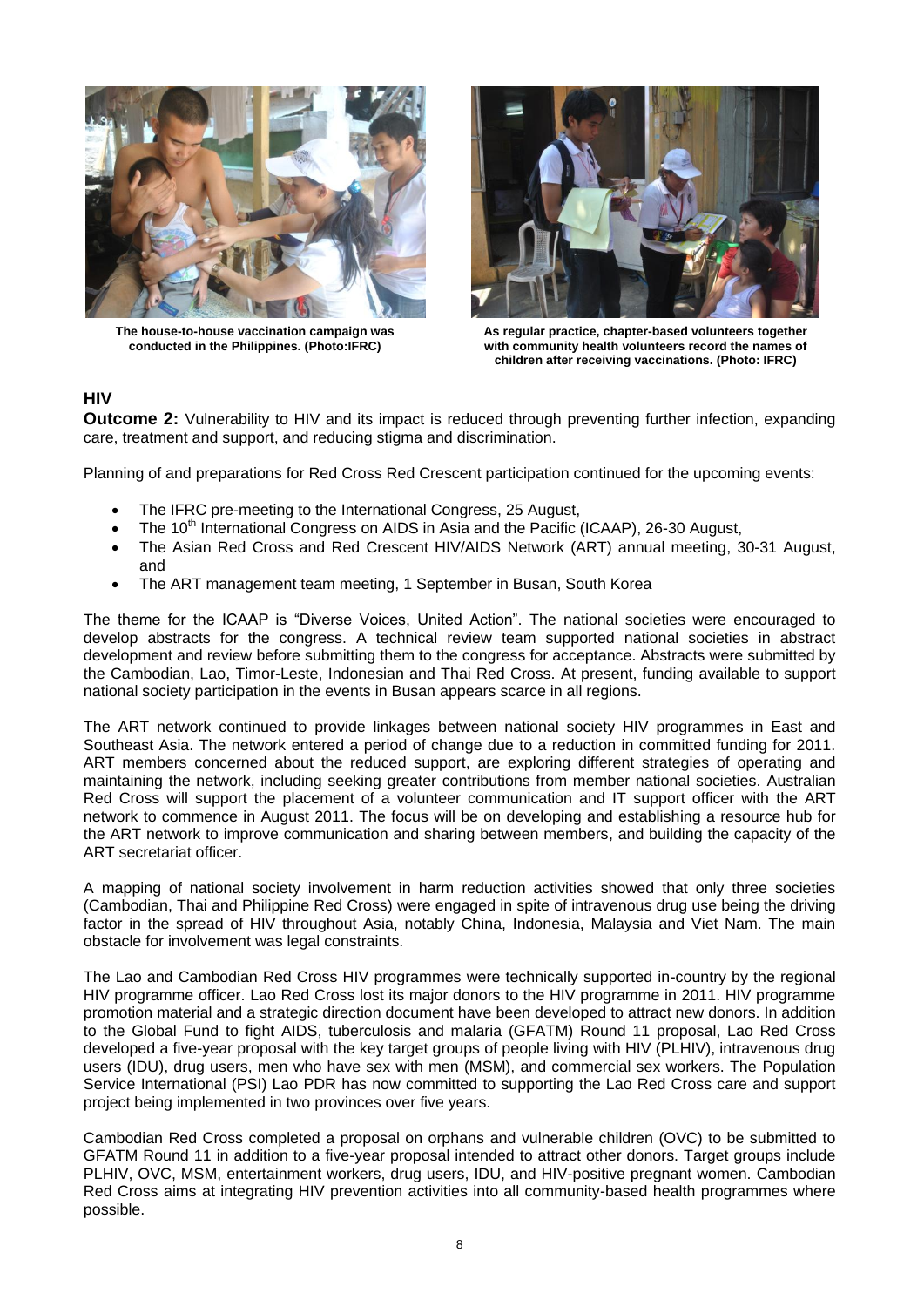<span id="page-8-0"></span>Support of training on HIV prevention, care, stigma and discrimination according to the directive on HIV in the workplace for all staff in the delegations continued with focus on the Indonesian and Philippine delegations. The programme was successfully conducted at the Indonesian delegation in May 2011. The knowledge and attitude survey prior to the training has been carried out in all delegations.

## **Voluntary non-remunerated blood donation**

**Outcome 3:** Increased number of voluntary non-remunerated blood donors recruited

Lao Red Cross (LRC) blood donor recruitment workshop in Vientiane in April 2011 resulted in an increased pool of blood donor recruiters in the country. The workshop attended by 50 persons from all LRC branches, was supported by German Red Cross and the regional health unit, and facilitated through the Memorandum of Understanding by the director, blood donor recruitment programme, and Singapore Red Cross.

## **Lao Red Cross community-based health and first aid (CBHFA)** *in action* **programme**

**Outcome 4:** Increased capacity of Lao Red Cross volunteers and communities who are prepared and able to respond to health and injury prevention in targeted communities.

Lao Red Cross (LRC) was supported both in-country and remotely to improve its commercial first aid services. The project, funded by New Zealand Red Cross through IFRC, aims to increase income-generation through strengthened capacity of staff and volunteers in providing quality first aid services to clients. The activities during the reporting period included procurement of adult and baby manikins to ensure appropriate and sufficient material for training. The three-day refresher first aid course for the training-of-trainers, conducted by first aid instructors from Thai Red Cross, was attended by 13 trainers from branches and national headquarters. An income-generation business plan is being developed and a local consultant will be hired to assist LRC to develop a marketing plan for the commercial first aid courses.

The objective of the LRC health coordination meeting in February 2011 was to increase coordination and collaboration within the Lao national society and with Movement partners, and to give updates on the different LRC health activities. The meeting was supported by the IFRC representative to LRC and the regional health public health programme officer and attended by the LRC health team and in-country Danish and French partner national societies. Brief presentations over the various activities, achievements, challenges and future plans were given. The meeting was appreciated and deemed necessary by the participants, and it was agreed to continue to meet on a regular basis.

The regional delegation continued to support the strengthening of LRC first aid services. A marketing consultant developed a business plan for the first aid courses as a means of income generation for the project. A client database was established but the accessibility has to be improved. The advertisement leaflet developed for the first aid courses and the first aid certificate was finalized.

## **Coordination and cooperation**

**Outcome 5:** Strengthened and improved cooperation, coordination and support mechanisms within national societies and IFRC.

Aiming at building capacity and strengthening the mechanism of the health and care programmes in the national societies, the regional health team held its 2011 annual meeting in Bangkok in March. Health representatives from national societies and IFRC participated. The meeting provided a platform for the regional health team members to discuss and share learning, and to be updated on recent developments within technical as well as management areas, and the IFRC health-related strategies and frameworks. Topics such as climate change and health, road safety, community-based health and first aid (CBHFA), and, planning, monitoring, evaluation and reporting (PMER) were addressed. The specific theme for the meeting was non-communicable diseases (NCD) which are the leading cause of preventable morbidity and premature mortality as well as a development threat in all countries of Southeast Asia, accounting for 54 per cent of all deaths. Representatives from the WHO office in Thailand and the Thai Red Cross Nursing College facilitated the NCD day. Global/regional/country overviews of the non-communicable disease situation and the WHO global strategy action plan were presented, risk factors discussed, and experiences from prevention projects at community level shared.

In an attempt to get a picture of national society contribution to the overall global picture key indicators related to health programmes were collected. Key figures for 2010 are presented the attached [table \(annex 1\)\\*](#page-14-0).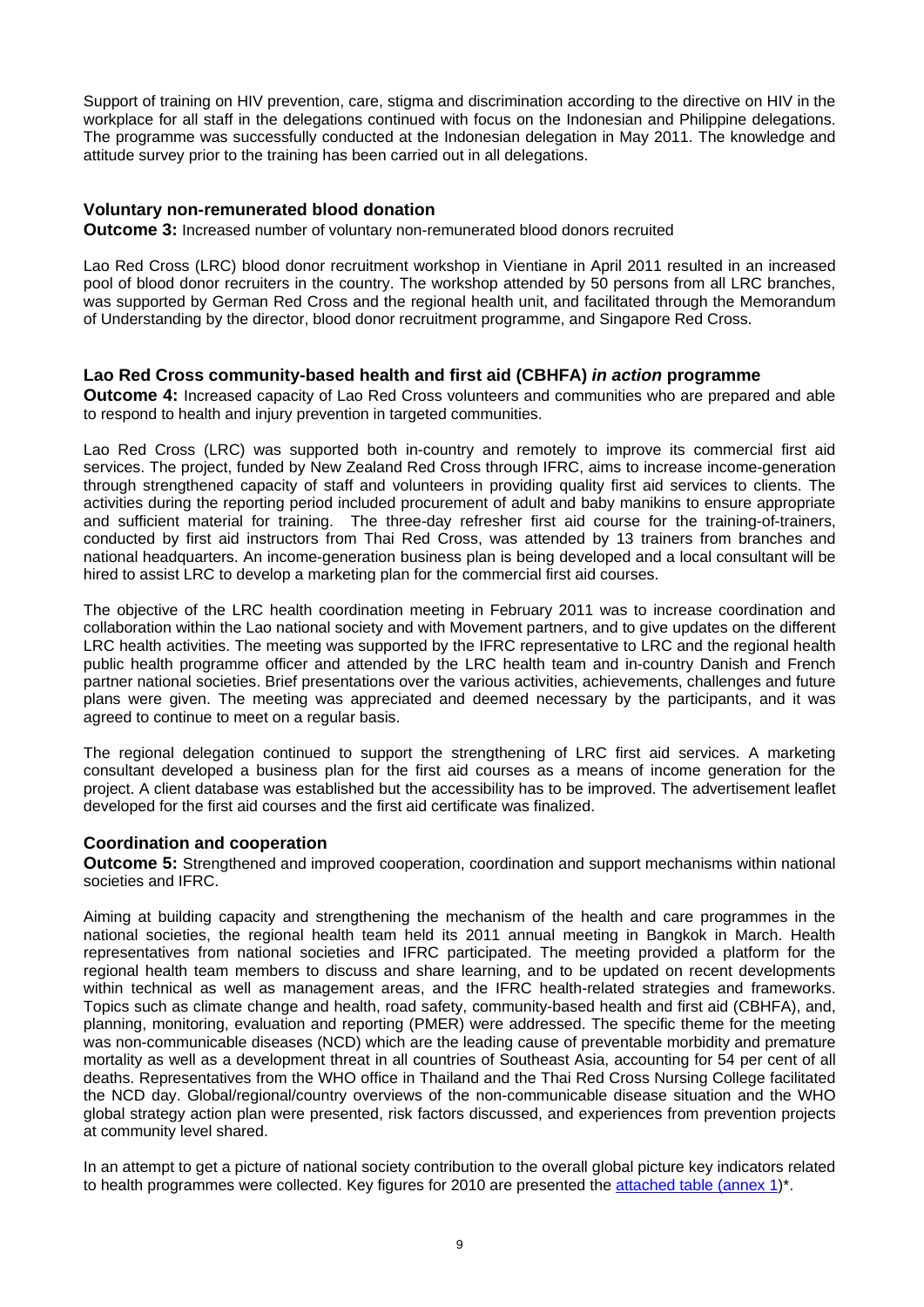The regional delegation continued to participate in the monthly pandemic preparedness forum meetings and in the forum core group. The meetings were organized by the DAI/RESPOND funded by the United States Agency for International Development (USAID) and co-hosted by Academy for Educational Development (AED) and Asian Disaster Preparedness Centre (ADPC). The forum was renamed Emerging Infectious Diseases Preparedness Forum (EIDPF) with the objectives of sharing information, best practices, research and coordination support on EIDs with potential for high impact, and those with national and global significance among inter-agency working groups.

A mapping of the involvement of national societies including partner national societies in road safety activities was carried out in collaboration with the Global Road Safety Partnership (GRSP). The purpose was to provide a picture of the national societies" and partners' levels of involvement and interest in road safety. The mapping was the first step in developing a joint strategy to support those national societies interested in undertaking road safety activities. Most societies were currently carrying out various road safety activities. The Cambodian and Timor-Leste Red Cross were the only national societies having road safety projects while others integrated road safety activities into health programmes such as first aid and blood donor recruitment, or youth programmes. Major challenges included lack of resources, funds and technical support. The only partner national societies involved in road safety in the region have been Australian Red Cross and New Zealand Red Cross in Cambodia, and French Red Cross in Lao PDR.

Support was provided for a Viet Nam Red Cross technical health coordination meeting. The forum was jointly organized by Viet Nam Red Cross and IFRC, and attended by VNRC heads of department and partner national societies. Among the items of discussion were: the present health situation in the country; Viet Nam Red Cross" priorities for the next five years; and tools and approaches used in the Red Cross Red Crescent Movement in health and care programming.

#### **Constraints and challenges**

In some instances, capacity limitations at national society level remain a challenge. The competition for both financial and human resources is increasing and as such, quality programmes are even more essential. The national society capacity to plan, implement, monitor, evaluate and report on programmes remains a challenge. The ability to undertake representation with external partners is limited in a number of societies which has a direct impact on resource mobilization in-country.

Many national societies are slowly moving from the project to the programme approach but are still being caught up in a project view, in part because of the approach of partners. Long-term programme planning and integrated approaches need to be strengthened at all levels, as do mechanisms for enhanced collaboration between disaster management, health and organizational development. There are less funding options and interest in stand-alone projects from donors and partners.

Collecting timely information on key health issues and monitoring data from the national societies to contribute to the global picture also remains a challenge.

## Organizational development

**Programme objective:** Increase local community, civil society and Red Cross Red Crescent capacity to address the most urgent situations of vulnerability.

#### **Tailor-made organizational development and capacity building initiatives.**

**Outcome 1:** Organizational issues have been addressed in individual national societies through tailor-made organizational development and capacity building initiatives.

The first half of 2011 has seen the work of the regional office progress satisfactorily. Good relations with the national societies across the region continue with the focus of support on six national societies in particular.

Lao, Myanmar and Viet Nam Red Cross have completed their respective strategic planning processes. Lao Red Cross launched its strategic plan for 2011-2015. The general assembly of Myanmar Red Cross also endorsed the strategic plan for the next five years up until 2015. Viet Nam Red Cross has formulated its strategic plan (until 2020) which was approved in January 2011. VNRC is now developing a five-year operational plan to achieve its own strategy 2020.

Philippine Red Cross initiated a strategic planning process in 2010 and developed a draft strategic plan for 2011 to 2020. However, this remains still under process. Currently, a draft strategic plan is with the national society leadership. More input is expected before final approval.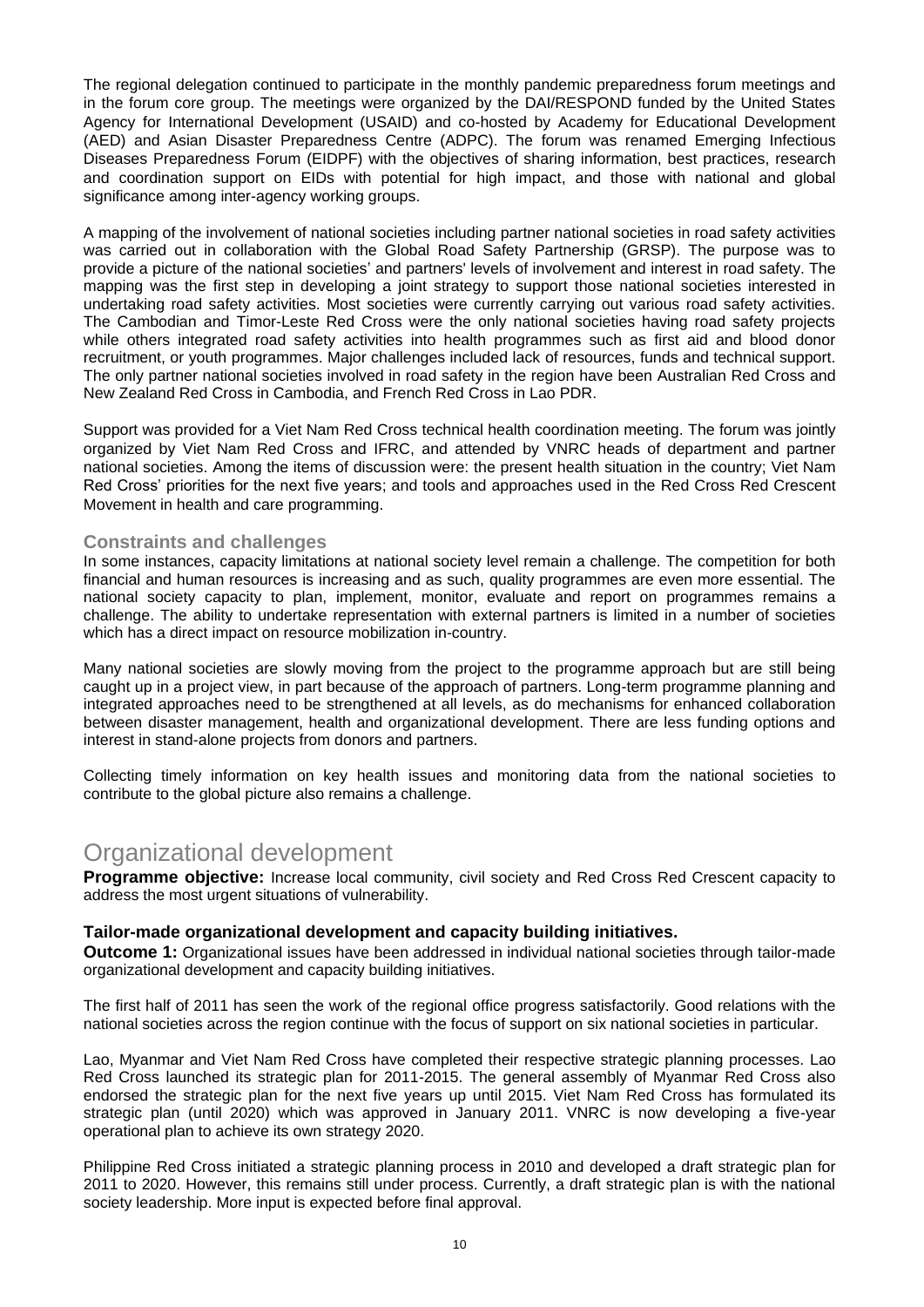Cambodian Red Cross, which revisited its youth policies and procedures in 2010, has now taken up a review of its volunteer management polices. The work on developing revised volunteer management policies is in progress. It is expected that the revised volunteer policies and guidelines will be in place by the end of 2011.

After developing a new volunteer manual, Thai Red Cross is now progressing on implementing volunteer data base software that will help in the management of volunteers and youth. The system is having teething problems but it is expected that these will be resolved soon and the software will be operational by the end of 2011.

Thai Red Cross has also taken an initiative to restructure its human resource management systems and procedures. The review of the present human resource management system covers development of a staff performance management system, a standard recruitment system and restructuring towards a more coherent payroll system.

The finance development activities have also been progressing steadily. National societies have begun to take new initiatives and interest in finance development, and are keen on strengthening their financial management and reporting systems for more consistent transparency and accountability. Viet Nam Red Cross has taken steps in compiling financial statements for the first time, which will be audited independently

Philippine Red Cross has implemented new accounting software "Navision" at its headquarters. The system is presently on a trial basis and will go live later in this year once testing is successful. The software not only addresses the accounting needs but also covers other areas such as procurements, blood bank invoicing and inventory control.

After implementation of Navision software in the headquarters, PRC plans to implement it in chapter branches which will pave the way for real-time financial information from branches to headquarters (and vice versa). To prepare for such finance development in branches, there are plans for workshops for PRC chapter staff to orient them on the system and Navision software. If the plans go smoothly, some of the active branches will have the accounting software later this year.

As a next step towards transparent accounting systems and procedures, there are plans to review current financial policies, procedures and regulations to align them with the international financial reporting standards. The process of this revision and implementation of Navision software in chapters will be technically supported by the regional office along with the PRC finance team.

Viet Nam Red Cross (VNRC) has also moved forward on developing its financial management systems. The leadership has decided to compile the financial statements from 2008 to 2010, and to have the financial statements of the last two years audited by independent auditors. This is a welcome step as Vietnamese accounting law does not require VNRC to compile yearly financial statements. This initiative, thus, shows the commitment of VNRC leadership towards financial transparency and accountability. The regional office technically supports VNRC in compiling their financial statements. Draft financial statements for 2009 have been compiled with those for 2010 currently undergoing the same process. Discussions are also in progress with local independent auditors to facilitate the audit of financial statements for these years. Efforts are also underway for the reconfiguration of the software system to facilitate financial statements through the system without affecting the legal provisions of Vietnamese accounting law.

The finance manual that was developed for VNRC and forwarded to the regional office for comment is still in draft form. Once comments are received from VNRC and partner national societies, it will be suitably modified and submitted to the governance for their approval.

Myanmar Red Cross Society (MRCS) is also progressing on finance development. The focus at this time was on closing the Cyclone Nargis operation financials at hub offices for which a check list and accompanying guidelines were provided as well as a one-day training on closing hub finances.

Finance procedures and regulations for MRCS township branches have been drafted and shared with the national society. It is expected that the draft financial regulations for township branches will be approved by MRCS soon, which will help in strengthening financial management at township branches implementing community-based programmes.

MRCS wants to change its present accounting software at headquarters as this is not sufficient for their needs. The process of finalizing a new accounting software is over and MRCS has agreed to using MIP Sage software, which is a fund-based accounting software designed to cater to the needs of non-profit organizations. MRCS is expected to start implementing this new software this year.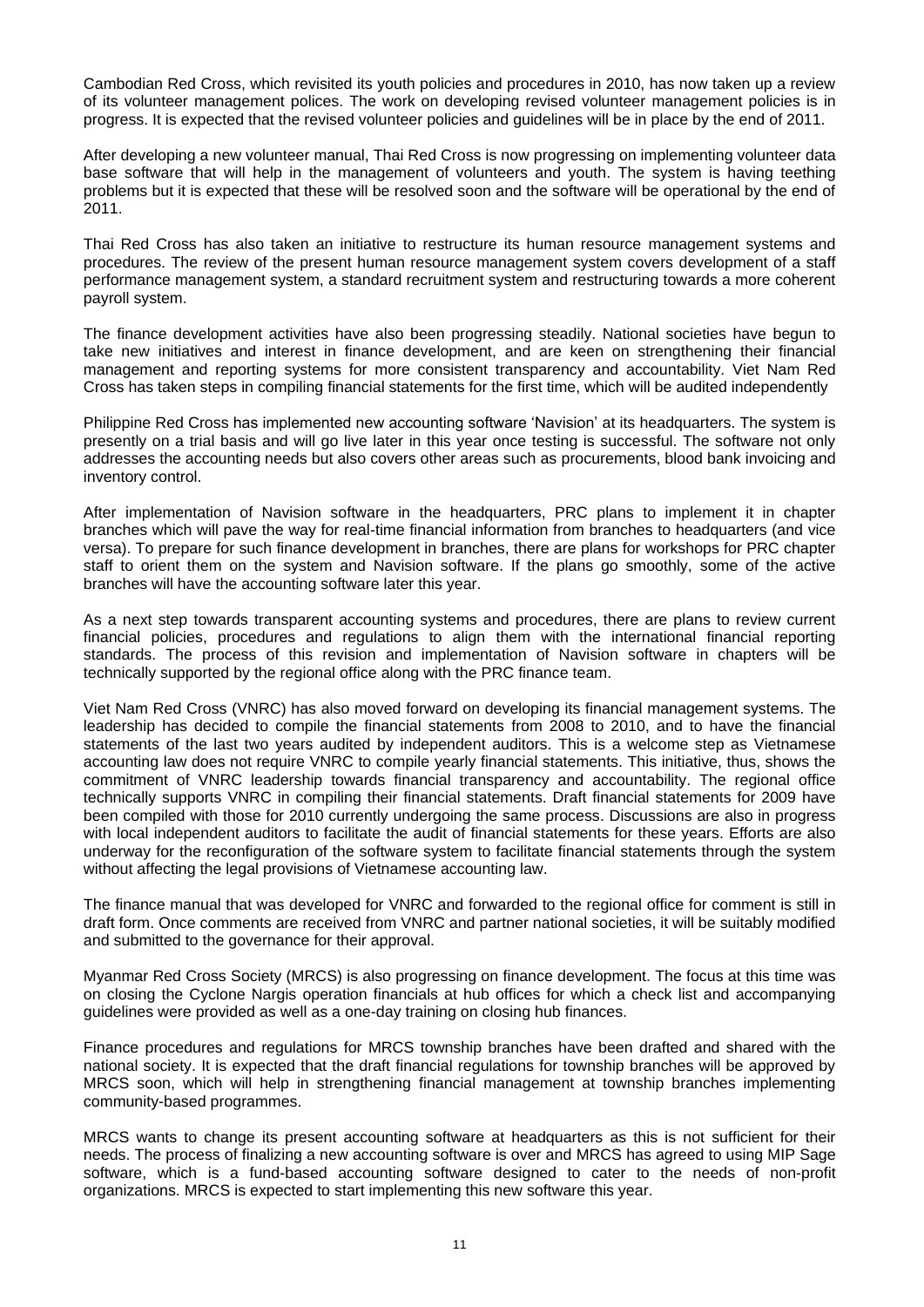Finance development work is also progressing satisfactorily in Timor-Leste. The audit of 2010 has since been completed. Progress has been made on the financial reconciliation with the donors. To provide continued closer support to the national society, a finance development delegate is in position in Timor-Leste and working with Timor-Leste Red Cross finance team on financial management systems. In order to take the finance development process further in the branches, a guidebook on branch financial and administrative procedures is being reviewed for adoption at branch-level. It is expected that the process of finance development moving to branch-level will speed up in 2011.

#### **Integration with health, disaster management and humanitarian values**

**Outcome 2:** Increased integration of organizational development and capacity building aspects within health and disaster management programmes

The organizational development team is progressing in better integrating organizational developmentcapacity building efforts in health and disaster management programmes. During recent four-year planning discussions, this need was clearly identified, and corresponds with the emerging strategy of the regional office under its 2012-2015 planning.

#### **Information sharing and knowledge management**

**Outcome 3:** Lessons learned and best practices are shared across the Movement in Asia Pacific in addition to skilled national society practitioners providing peer support in organizational development and capacity building.

Four staff members of Thai Red Cross visited Taiwan Red Cross Organization on a study trip. This helped increase their skills and knowledge on volunteer activities and management.

Plans to conduct Red Cross Red Crescent dissemination workshops for the training-of-trainers have been finalized with ICRC to impart knowledge on the Red Cross Red Crescent Movement as per the curriculum for master trainers finalized earlier with Thai Red Cross. The participants will be selected from various chapters. Training will focus on the Red Cross Red Crescent Movement, the Fundamental Principles, use of the emblem and international humanitarian law. On returning to their provinces, these trainers will be expected to conduct training in their respective branches. The regional office has remained in contact with Thai Red Cross leadership on the various issues related to organizational development under this initiative.

As a part of the staff development programme, the finance development delegate attended an IFRC change management course in Nairobi which helped in the learning of new skills.

## **Constraints and challenges**

Only two committed donors, namely Japanese Red Cross Society and Swedish Red Cross, have supported IFRC organizational development work in the region this year. Swedish Red Cross has supported the full cost of the regional finance development delegate, while Japanese Red Cross Society has been partially supporting programming. Support from other donors is needed if any significant development in organizational development is to be seen.

Currently the finance development delegate is carrying a large part of the organizational development portfolio on his own. These efforts are being increasing integrated into the wider programming, which places a greater obligation on all programme personnel to be organizational development-capacity building savvy. Having said that, there is still the need in the regional office for a dedicated resource to work on initiatives such as Red Cross law and statutes.

The development of trusting relationships with national society leadership has been a key feature of the progress of organizational development work. Having said that, this is an ongoing process that takes a lot of time and focus in addition to a significant load of necessary technical support. It takes a significant amount of time to understand the various cultural and organizational dynamics. Without this, it is very difficult to get an accurate "read" on how progress can be made.

#### **In conclusion**

Brunei Darussalam Red Crescent is also opening up to give and receive support in various regional initiatives. Further discussion is set for various issues, including statute revision and strategic planning.

Meanwhile, the next meeting of the Southeast Asia national society finance directors is planned for September in Bangkok. This will provide an opportunity to share experiences as well as to look at the progress on finance development plans in various national societies. Other events, including the youth directors meeting and the organizational development forum are also being planned for later this year.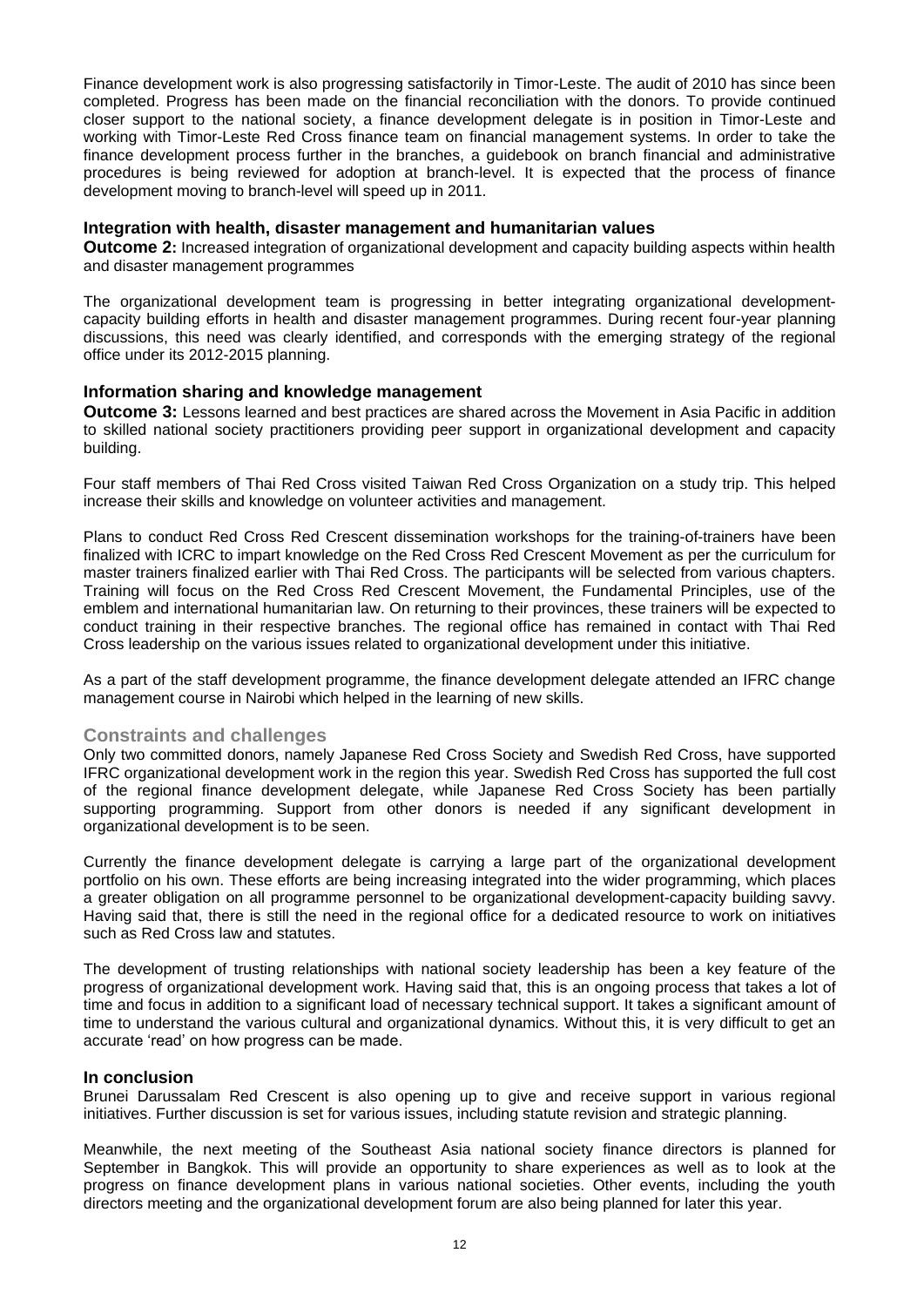## Principles and values

There is limited progress to report against this programme because of the departure of the previous communications delegate at the start of the year and the recent arrival of a new delegate in late June. As part of the four-year planning process underway and to align programme planning better with S2020 and the secretariat's business lines, the communication and advocacy work of the regional office will be more integrated with core programming.

It is, however, appropriate to briefly note the significant work done around the third anniversary of Cyclone Nargis principally in Myanmar. As the IFRC operation winds down, the regional office will be more active in the use of the many communications materials developed to "tell the story and the lessons learnt" of the epic effort of the Myanmar Red Cross Society, supported by IFRC over the last three or so years.

As always, the national societies themselves do the lion"s share of programming and communications of Red Cross Red Crescent support to vulnerable communities. This was ongoing during the first half of 2011 as illustrated by the following two web stories

- **[Flooding](http://www.ifrc.org/en/news-and-media/news-stories/asia-pacific/philippines/philippines-red-cross-acts-as-storms-monsoon-rains-and-floods-affect-thousands-/)** in the Philippines
- [Water and sanitation](http://www.ifrc.org/news-and-media/news-stories/asia-pacific/vietnam/children-lead-the-way-in-spreading-the-clean-water-message-in-viet-nam/) in Viet Nam

## Management and coordination

The midway point of the year sees important changes in the regional office team with the arrival of a new communications delegate and a new HIV officer. Recruitment is also underway for a new head of the community resilience and safety unit (previously disaster management), which is a step towards further integrating programming at the regional level around the aforementioned community resilience and safety framework.

Indeed much of the thinking in the regional office as it shifts towards a four-year planning rhythm (2012-2015) is strengthening the community development agenda of the team, very much in line with one of the fundamental challenges of S2020. That is not to say the regional office can "do" community development from Bangkok; it is to say that the team seeks to set an example of good practice here (in large part based on its role as a knowledge collector, sharer and broker) and work through the networks of host national societies and various partners engaged in their support.

As mentioned before, organizational development, campaigns and advocacy will be more and more integral to existing programme rhythms within the team.

The nature of partnership in the region (and for IFRC globally) is changing. Partner national societies are still a huge source of competence and resource, and they still have significant resources at country-level (i.e. nine active in Viet Nam). Meanwhile, there is a current downsizing of partner presence at regional level i.e. American Red Cross have scaled down while Danish Red Cross are reviewing their future approach. French Red Cross remain active in Bangkok as does the global road safety programme (GRSP, a hosted IFRC initiative) and the international volunteers programme managed by Australian Red Cross. Discussions are also underway with Australian Red Cross for the placement of a "quality and accountability" delegate in Bangkok who can work in partnership with IFRC to strengthen the combined contribution to longer-term impact.

More and more though and again in line with S2020, it is "external" or "non-traditional" partnerships that are the present for many national societies, as well as the future (including for IFRC).

The regional office remains well positioned to:

- Support and manage relationships with key interlocutors of the region"s national societies in terms of both leaders and managers
- Support Red Cross Red Crescent partners active in their humanitarian agendas within Southeast Asia
- Act as the focal point for the development of the collective regional relationship with ASEAN
- Promote joint learning, knowledge exchange and integrated programming within the region
- Act as a present and informed supporter of the organizational development of the national societies
- Represent IFRC and its national societies in Bangkok and as such, be more active and strategic in its support of campaigns

The four-year planning, currently taking place, will seek a strengthening of performance around each one of these strategic functions.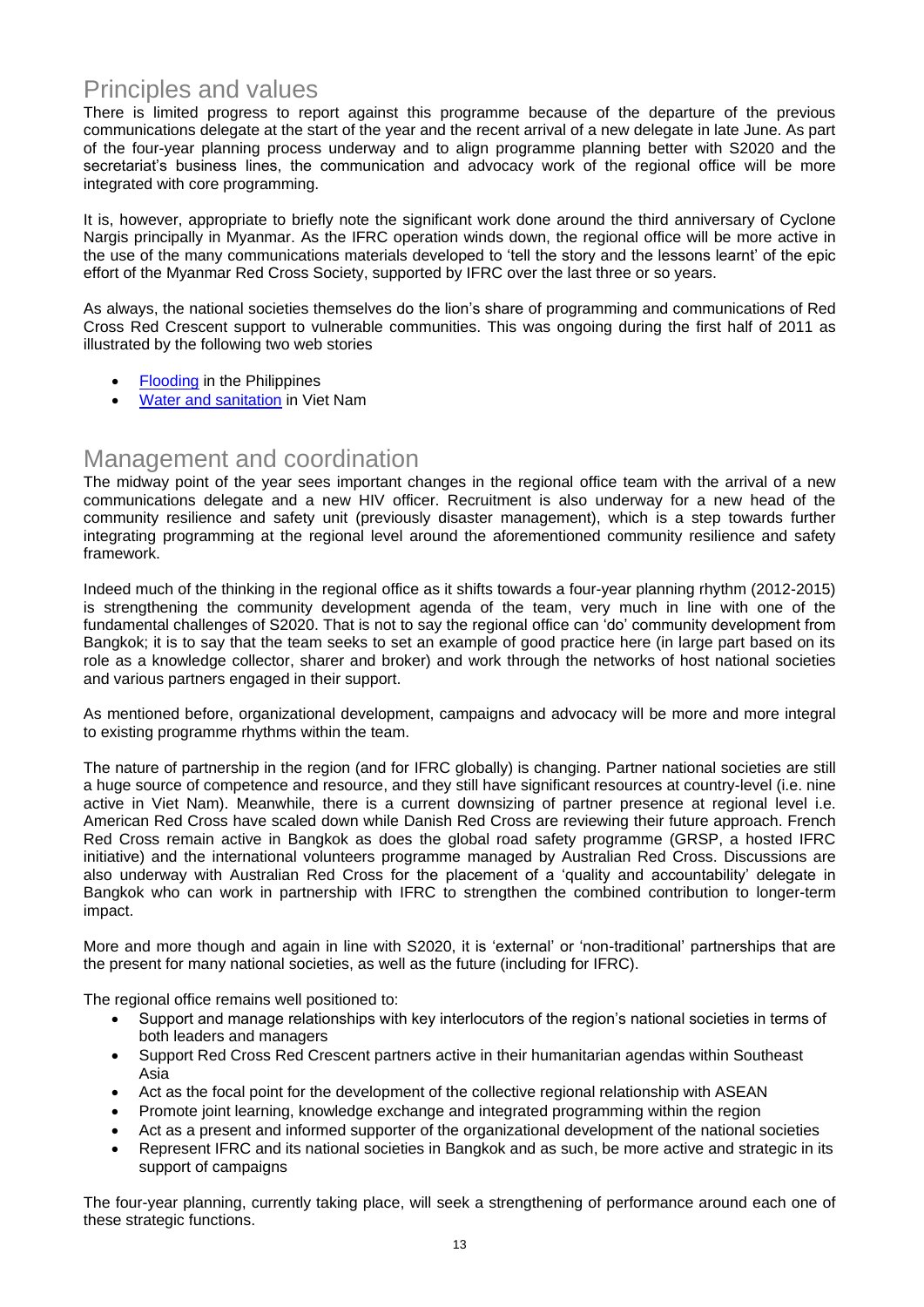Looking ahead, the July meeting of the leaders of the Southeast Asian national societies in Timor-Leste is an important milestone in many regards: for the host national society itself, which has developed so well over its relatively short life and is now in a position to showcase some cutting-edge work to national societies from around the region; for the leadership forum itself as it seeks to translate an ambition to be more active, rigorous and engaged with the common humanitarian issues of the region; and for this regional office, which is determined to be more engaged and responsive to the leaders themselves via this forum.

Within this forum, the issue of relations with ASEAN remains critical. Indicated in the above bullet points, the Southeast Asia regional office is very well-positioned to support the evolution of this relationship. This has been recognized by various partners who see both the importance of the ASEAN relationship and the role of this office within that. This area will remain one of the key representational roles of the team in the coming years.

## **How we work**

*All Federation assistance seeks to adhere to the [Code of Conduct for the International Red](http://www.ifrc.org/publicat/code.asp)  [Cross and Red Crescent Movement and Non-Governmental Organizations \(NGOs\) in Disaster](http://www.ifrc.org/publicat/code.asp)  [Relief](http://www.ifrc.org/publicat/code.asp) and is committed to the [Humanitarian Charter and Minimum Standards in Disaster](http://www.sphereproject.org/)  [Response](http://www.sphereproject.org/) (Sphere) in delivering assistance to the most vulnerable.*

IFRC"s vision is to: Inspire, encourage, facilitate and promote at all times all forms of humanitarian activities by National Societies, with a view to preventing and alleviating human suffering, and thereby contributing to the maintenance and promotion of human dignity and peace in the world.

IFRC's work is guided by **[Strategy 2020](http://www.ifrc.org/en/who-we-are/vision-and-mission/strategy-2020/)** which puts forward three strategic aims:

- 1. Save lives, protect livelihoods, and strengthen recovery from disaster and crises.
- 2. Enable healthy and safe living.
- 3. Promote social inclusion and a culture of nonviolence and peace.

## **Contact information**

For further information specifically related to this report, please contact:

- IFRC Southeast Asia regional office, Bangkok: Anne Leclerc, head of regional office, email: [anne.leclerc@ifrc.org,](mailto:anne.leclerc@ifrc.org) phone: +662 661 8201; fax: +662 661 9322
- IFRC Asia Pacific zone office, Kuala Lumpur
	- o Al Panico, head of operations, email: [al.panico@ifrc.org,](mailto:al.panico@ifrc.org) phone: +603 9207 5700
	- o Alan Bradbury, head of resource mobilization and PMER; email: [alan.bradbury@ifrc.org,](mailto:alan.bradbury@ifrc.org) phone: +603 9207 5775, fax: +603 2161 0670 Please send all pledges of funding to [zonerm.asiapacific@ifrc.org](mailto:zonerm.asiapacific@ifrc.org)

*<financial report below[; click to return to title page>](#page-0-0)*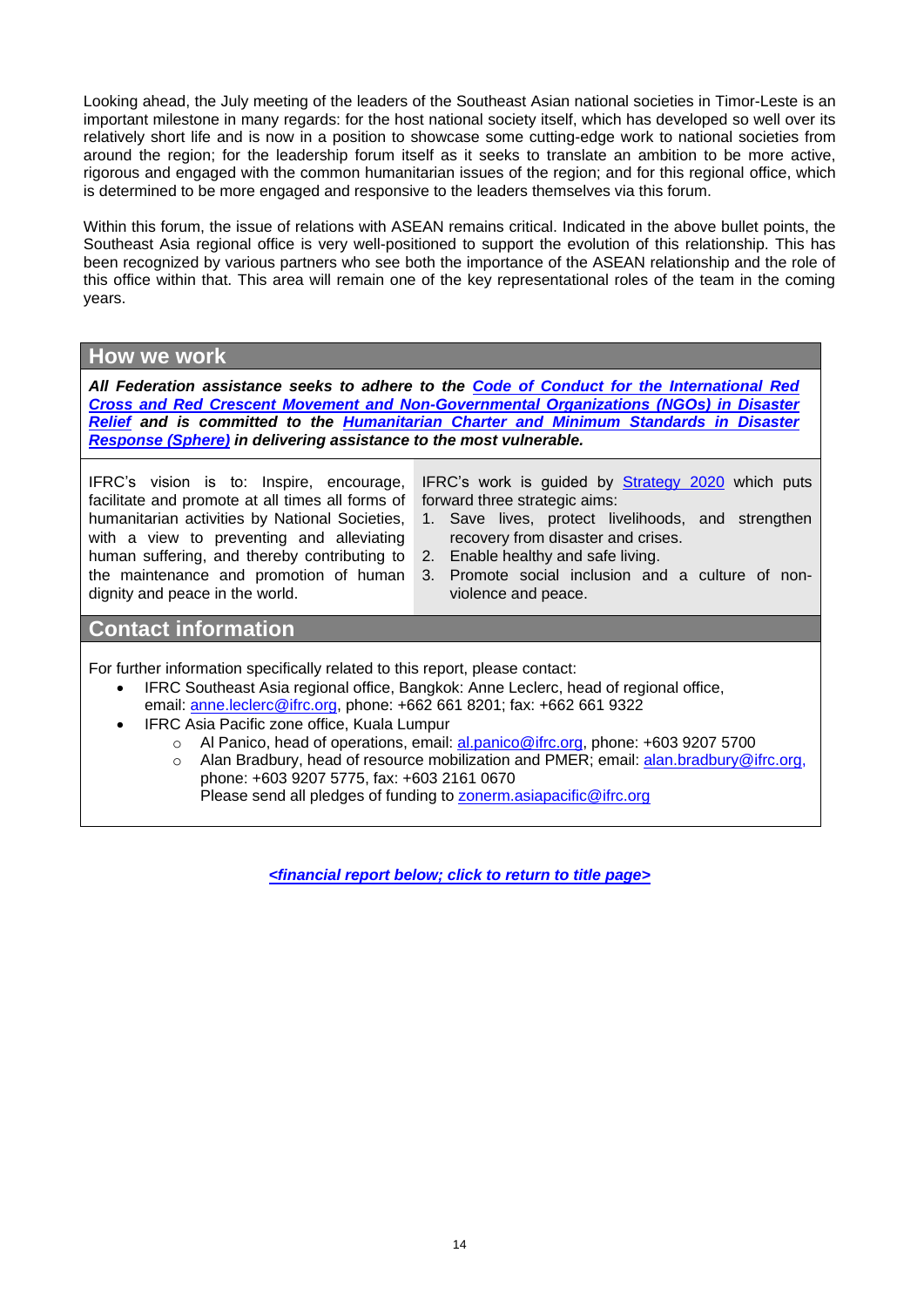## <span id="page-14-0"></span>**[Annex 1:](#page-8-0) Health and care**

In an attempt to get a picture of national society contribution to the overall global picture key indicators related to health programmes were collected. Key figures for 2010 are presented in the table below\*.

| <b>Indicator/national society</b>                            | <b>Cambodia</b> | <b>Indonesia</b> | <b>Lao PDR</b> | <b>Myanmar</b> | <b>Philippines</b> | <b>Singapore</b> | <b>Thailand</b> | <b>Timor-Leste</b> | <b>Viet Nam</b> |
|--------------------------------------------------------------|-----------------|------------------|----------------|----------------|--------------------|------------------|-----------------|--------------------|-----------------|
| <b>Health beneficiaries</b>                                  | 311,317         | 4,597,973        | 230,669        | 864,089        | 1,751,414          | 92,684           | 3,874,399       | 73,049             | 588,902         |
| <b>Volunteers in health</b>                                  | 2,066           | 1,223,547        | 24,074         | 5,473          | 304,977            | 350              | 105,000         | 1,167              | 16,562          |
| <b>Health staff</b>                                          | 81              | 432              | 101            | 171            | 322                | 45               | 8,200           | 68                 | 994             |
| <b>Expenditure in health (USD)</b>                           | 1,841,497       | 11,115,090       | 579,039        | 1,404,505      | 1,228,103          | 3,400,000        | 1,295,828**     | 862,454            | 2,123,818       |
| <b>Health funding source</b><br>(USD)                        | 1,881,750       | 11,115,090       | 708,015        | 1,472,085      | 1,228,103          | 3,400,000        | 11,333,000      | 1,131,495          | 2,174,788       |
| Inside the Red Cross Red<br><b>Crescent Movement</b>         | 1,332,321       | 7,856,823        | 452,682        | 1,035,740      | 861,400            |                  |                 | 886,987            | 717,957         |
| <b>Outside the Red Cross Red</b><br><b>Crescent Movement</b> | 549,429         | 2,943,231        | 30,333         | 436,345        | 59,488             |                  | 1,065,302       | 244,508            | 1,456,831       |
| <b>Government portion</b>                                    |                 |                  | 225,000        |                | 2,149              | 2,506,000        |                 | 21,082             |                 |
| Own funding                                                  |                 | 315,036          |                |                | 305,064            | 894,000          | 10,267,698      |                    |                 |

**\*no data available for national societies of Brunei and Malaysia**

**\*\* community health and relief**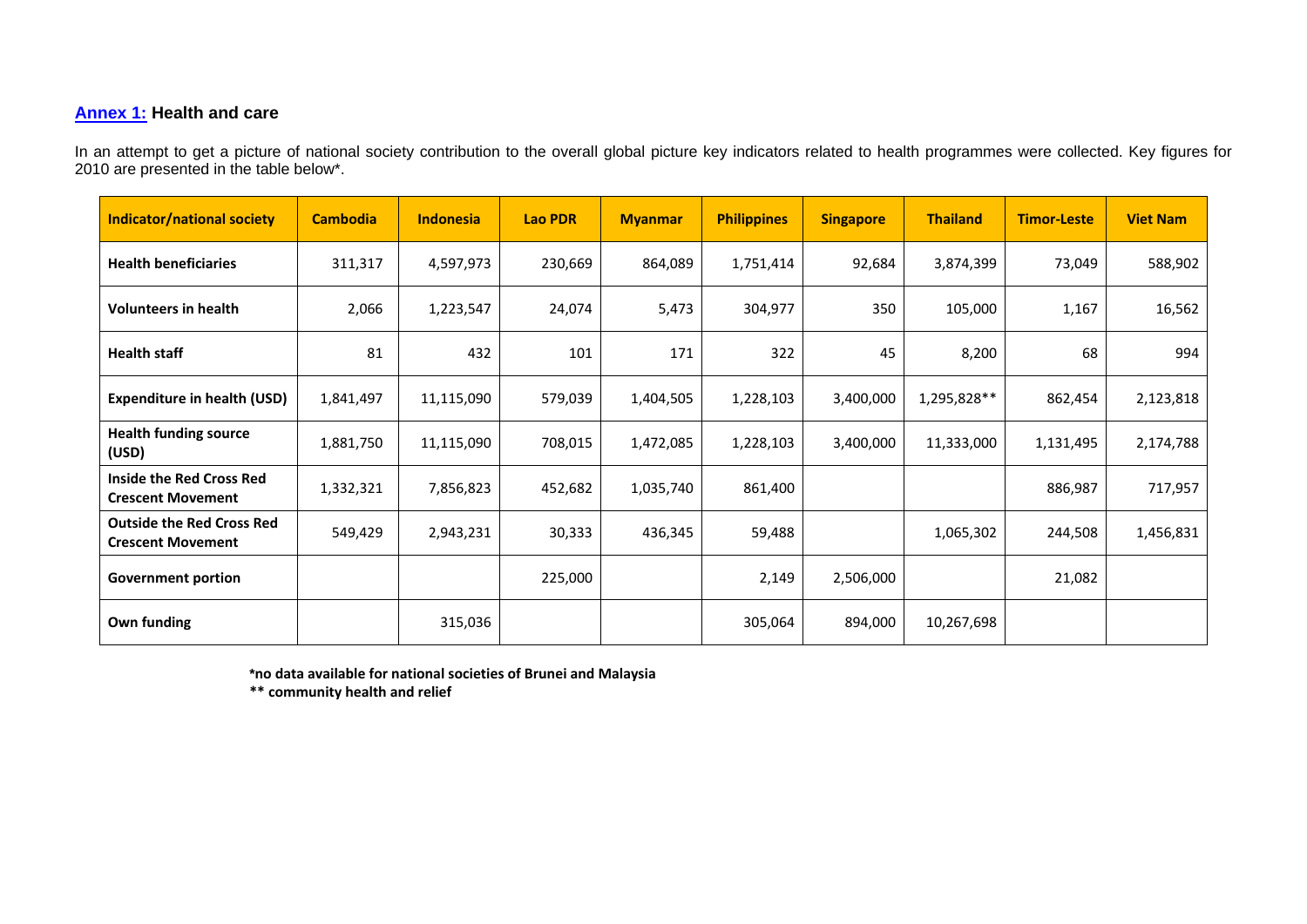## <span id="page-15-0"></span>**International Federation of Red Cross and Red Crescent Societies**

MAA51001 - Southeast Asia

Appeal Launch Date: 01 jan 11

Appeal Timeframe: 01 jan 94 to 31 dec 13

Interim Report

## **I. Consolidated Funding**

| <b>Selected Parameters</b> |                |  |  |  |  |  |  |
|----------------------------|----------------|--|--|--|--|--|--|
| Reporting Timeframe        | 2011/1-2011/6  |  |  |  |  |  |  |
| <b>Budget Timeframe</b>    | 2011/1-2011/12 |  |  |  |  |  |  |
| Appeal                     | MAA51001       |  |  |  |  |  |  |
| Budget                     | APPFAL         |  |  |  |  |  |  |

All figures are in Swiss Francs (CHF)

|                                                                     | <b>Disaster</b><br>Management | <b>Health and</b><br><b>Social Services</b> | <b>National Society</b><br>Development | <b>Principles and</b><br><b>Values</b> | Coordination | <b>TOTAL</b> |
|---------------------------------------------------------------------|-------------------------------|---------------------------------------------|----------------------------------------|----------------------------------------|--------------|--------------|
| A. Budget                                                           | 1,283,642                     | 434.876                                     | 468.957                                | 70.877                                 | 395.213      | 2,653,565    |
| <b>B. Opening Balance</b>                                           | 751,143                       | 66,413                                      | 115,879                                | 35,496                                 | 189,195      | 1,158,125    |
| Income                                                              |                               |                                             |                                        |                                        |              |              |
| <b>Cash contributions</b>                                           |                               |                                             |                                        |                                        |              |              |
| Asian Disaster Preparedness Center (from Asian<br>Development Bank) |                               | 11,886                                      |                                        |                                        |              | 11.886       |
| <b>Australian Government</b>                                        | 1.191                         |                                             |                                        |                                        |              | 1,191        |
| <b>Australian Red Cross</b>                                         | 14,537                        | 46,973                                      |                                        |                                        |              | 61,510       |
| <b>Canadian Red Cross</b>                                           | 676.104                       |                                             |                                        |                                        |              | 676,104      |
| European Commission - DG ECHO                                       | $-3.398$                      |                                             |                                        |                                        |              | $-3.398$     |
| <b>Finnish Red Cross</b>                                            |                               | 7.663                                       |                                        |                                        |              | 7,663        |
| Finnish Red Cross (from Finnish Government)                         |                               | 43,423                                      |                                        |                                        |              | 43,423       |
| Japanese Red Cross                                                  | 74,658                        | 31,996                                      | 53,327                                 | 0                                      |              | 159,981      |
| Netherlands Red Cross (from Rockefeller<br>Foundation)              |                               | $-455$                                      |                                        |                                        |              | $-455$       |
| Norwegian Red Cross                                                 |                               | 8,233                                       |                                        |                                        |              | 8,233        |
| Norwegian Red Cross (from Norwegian Government)                     |                               | 74.098                                      |                                        |                                        |              | 74,098       |
| Spanish Red Cross                                                   | 15,000                        |                                             |                                        |                                        |              | 15,000       |
| Swedish Red Cross (from Swedish Government)                         | 169,304                       |                                             | 130.234                                |                                        |              | 299,538      |
| <b>C1. Cash contributions</b>                                       | 947,396                       | 223,817                                     | 183,561                                | 0                                      |              | 1,354,773    |
| <b>Inkind Personnel</b>                                             |                               |                                             |                                        |                                        |              |              |
| <b>Australian Red Cross</b>                                         |                               | 7,800                                       |                                        |                                        |              | 7,800        |
| <b>Swedish Red Cross</b>                                            | 54,600                        |                                             |                                        |                                        |              | 54,600       |
| <b>C3. Inkind Personnel</b>                                         | 54,600                        | 7,800                                       |                                        |                                        |              | 62,400       |
| <b>Other Income</b>                                                 |                               |                                             |                                        |                                        |              |              |
| <b>Balance Reallocation</b>                                         | $-108,720$                    |                                             | 108,720                                |                                        |              | $\theta$     |
| <b>Sales</b>                                                        |                               |                                             |                                        |                                        | 1,688        | 1,688        |
| Services Fees                                                       |                               |                                             |                                        |                                        | 81,787       | 81,787       |
| C4. Other Income                                                    | $-108,720$                    |                                             | 108,720                                |                                        | 83,475       | 83,475       |
| C. Total Income = SUM(C1C4)                                         | 893,276                       | 231,617                                     | 292,281                                | 0                                      | 83,475       | 1,500,649    |
| D. Total Funding = $B + C$                                          | 1,644,419                     | 298,030                                     | 408,160                                | 35,496                                 | 272,670      | 2,658,774    |
| <b>Appeal Coverage</b>                                              | 128%                          | 69%                                         | 87%                                    | 50%                                    | 69%          | 100%         |

## **II. Movement of Funds**

|                                    | <b>Disaster</b><br><b>Management</b> | Health and<br><b>Social Services</b> | <b>National Society</b><br>Development | <b>Principles and</b><br>Values | Coordination | <b>TOTAL</b> |
|------------------------------------|--------------------------------------|--------------------------------------|----------------------------------------|---------------------------------|--------------|--------------|
| <b>B. Opening Balance</b>          | 751.143                              | 66.413                               | 115.879                                | 35.496                          | 189.195      | 1,158,125    |
| C. Income                          | 893.276                              | 231.617                              | 292.281                                |                                 | 83.475       | 1,500,649    |
| E. Expenditure                     | $-415.835$                           | $-93.849$                            | $-104.885$                             | $-3.430$                        | $-192.774$   | $-810.774$   |
| F. Closing Balance = $(B + C + E)$ | .228,583                             | 204,181                              | 303.274                                | 32.066                          | 79,896       | 1.848.000    |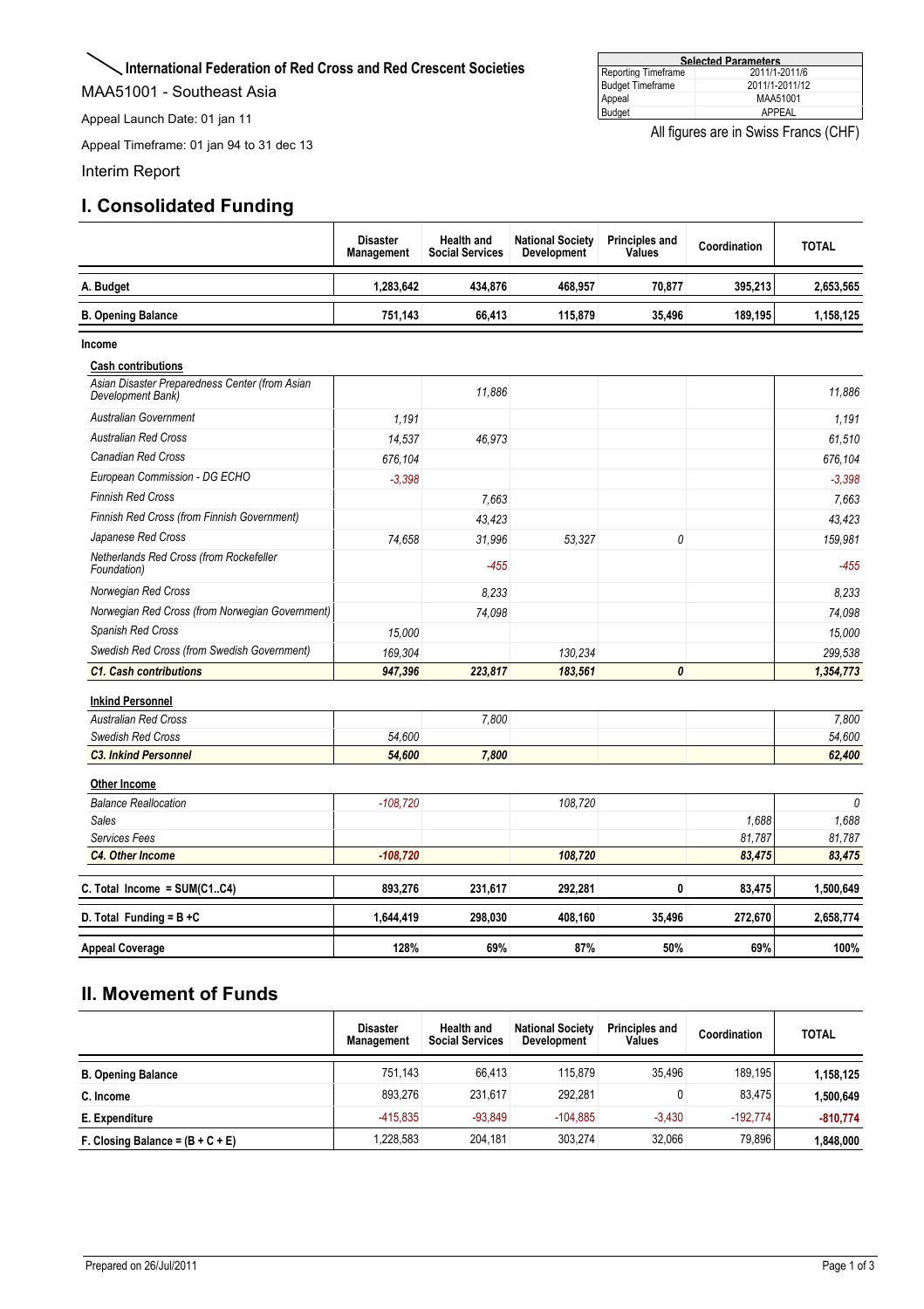## **International Federation of Red Cross and Red Crescent Societies**

MAA51001 - Southeast Asia

Appeal Launch Date: 01 jan 11

Appeal Timeframe: 01 jan 94 to 31 dec 13

Interim Report

## **III. Consolidated Expenditure vs. Budget**

|                                                                                 |               | <b>Expenditure</b>     |                               |                                 |                          |              |                 |                    |
|---------------------------------------------------------------------------------|---------------|------------------------|-------------------------------|---------------------------------|--------------------------|--------------|-----------------|--------------------|
| <b>Account Groups</b>                                                           | <b>Budget</b> | Disaster<br>Management | Health and Social<br>Services | National Society<br>Development | Principles and<br>Values | Coordination | <b>TOTAL</b>    | Variance           |
|                                                                                 | Α             |                        |                               |                                 |                          |              | B               | $A - B$            |
| <b>BUDGET (C)</b>                                                               |               | 1,283,642              | 434,876                       | 468,957                         | 70,877                   | 395,213      | 2,653,565       |                    |
|                                                                                 |               |                        |                               |                                 |                          |              |                 |                    |
| <b>Relief items, Construction, Supplies</b><br><b>Construction - Facilities</b> |               | 4,026                  |                               |                                 |                          |              |                 |                    |
| Medical & First Aid                                                             |               | 11                     | 386                           |                                 |                          |              | 4,026<br>397    | $-4,026$<br>$-397$ |
| <b>Teaching Materials</b>                                                       |               | 975                    |                               |                                 |                          |              | 975             | $-975$             |
| Other Supplies & Services                                                       |               | 14,456                 |                               |                                 |                          |              | 14,456          | $-14,456$          |
| <b>Total Relief items, Construction, Sup</b>                                    |               | 19,469                 | 386                           |                                 |                          |              | 19,854          | $-19,854$          |
|                                                                                 |               |                        |                               |                                 |                          |              |                 |                    |
| Land, vehicles & equipment                                                      |               |                        |                               |                                 |                          |              |                 |                    |
| Vehicles                                                                        |               | 4,781                  |                               |                                 |                          |              | 4,781           | $-4,781$           |
| Computers & Telecom                                                             | 7,163         | 28,299                 |                               |                                 |                          | 1,177        | 29,476          | $-22,313$          |
| Others Machinery & Equipment                                                    | 5,000         | 110                    | 46                            | 48                              | 3                        | $-206$       | 0               | 5,000              |
| Total Land, vehicles & equipment                                                | 12,163        | 33,190                 | 46                            | 48                              | 3                        | 971          | 34,257          | $-22,094$          |
| Logistics, Transport & Storage                                                  |               |                        |                               |                                 |                          |              |                 |                    |
| Storage                                                                         |               | 11,340                 |                               |                                 |                          | 394          | 11,734          | $-11,734$          |
| Distribution & Monitoring                                                       |               | 445                    |                               |                                 |                          |              | 445             | $-445$             |
| Transport & Vehicle Costs                                                       | 7,175         | 3,052                  | 227                           | 170                             | 8                        | 3,170        | 6,627           | 548                |
| <b>Total Logistics, Transport &amp; Storage</b>                                 | 7,175         | 14,837                 | 227                           | 170                             | 8                        | 3,564        | 18,805          | $-11,630$          |
| Personnel                                                                       |               |                        |                               |                                 |                          |              |                 |                    |
| <b>International Staff</b>                                                      | 899,130       | 200,636                | 14,853                        | 52,317                          | 1,833                    | 22,561       | 292,200         | 606,930            |
| <b>National Staff</b>                                                           | 319,898       | 59,778                 | 35,704                        | 4,391                           | 282                      | 59,025       | 159,179         | 160,719            |
| National Society Staff                                                          |               | 11,885                 | 219                           |                                 |                          |              | 12,104          | $-12,104$          |
| Volunteers                                                                      |               | 36                     | 331                           |                                 |                          | 123          | 490             | -490               |
| <b>Total Personnel</b>                                                          | 1,219,028     | 272,335                | 51,107                        | 56,707                          | 2,115                    | 81,708       | 463,973         | 755,055            |
|                                                                                 |               |                        |                               |                                 |                          |              |                 |                    |
| <b>Consultants &amp; Professional Fees</b><br>Consultants                       | 42,000        | 27,188                 | 316                           |                                 |                          |              |                 |                    |
| <b>Professional Fees</b>                                                        | 1,854         | 112                    | 55                            |                                 |                          | 1,131        | 27,503<br>1,299 | 14,497<br>555      |
| <b>Total Consultants &amp; Professional Fe</b>                                  | 43,854        | 27,300                 | 371                           |                                 |                          | 1,131        | 28,802          | 15,052             |
|                                                                                 |               |                        |                               |                                 |                          |              |                 |                    |
| <b>Workshops &amp; Training</b>                                                 |               |                        |                               |                                 |                          |              |                 |                    |
| Workshops & Training                                                            | 640,789       | 171,044                | 15,626                        | 25                              | $\mathbf{1}$             | 5,104        | 191,800         | 448,989            |
| <b>Total Workshops &amp; Training</b>                                           | 640,789       | 171,044                | 15,626                        | 25                              | $\mathbf{1}$             | 5,104        | 191,800         | 448,989            |
| <b>General Expenditure</b>                                                      |               |                        |                               |                                 |                          |              |                 |                    |
| Travel                                                                          | 164,194       | 55,661                 | 8,094                         | 6,095                           | $-154$                   | 15,428       | 85,125          | 79,069             |
| Information & Public Relation                                                   | 97,715        | 22,942                 | 140                           | 1,833                           | 358                      | 612          | 25,884          | 71,831             |
| Office Costs                                                                    | 217,517       | 7,727                  | 93                            |                                 | 94                       | 74,795       | 82,709          | 134,808            |
| Communications                                                                  | 25,642        | 7,038                  | 1,273                         | 1,065                           | 216                      | 9,661        | 19,253          | 6,389              |
| <b>Financial Charges</b>                                                        | 63,533        | 1,199                  | 45                            | 1,272                           | $72\,$                   | 29,043       | 31,630          | 31,903             |
| Other General Expenses                                                          |               | 23,937                 | 10,095                        | 8,681                           | 435                      | $-41,167$    | 1,981           | $-1,981$           |
| <b>Total General Expenditure</b>                                                | 568,601       | 118,504                | 19,740                        | 18,946                          | 1,022                    | 88,371       | 246,583         | 322,018            |
| <b>Operational Provisions</b>                                                   |               |                        |                               |                                 |                          |              |                 |                    |
| <b>Operational Provisions</b>                                                   |               | $-266,705$             |                               | 21,849                          |                          |              | $-244,857$      | 244,857            |
| <b>Total Operational Provisions</b>                                             |               | $-266,705$             |                               | 21,849                          |                          |              | $-244,857$      | 244,857            |
|                                                                                 |               |                        |                               |                                 |                          |              |                 |                    |
| <b>Indirect Costs</b><br>Programme & Service Support                            | 161,955       | 21,799                 | 5,181                         | 6,353                           | 205                      | 11,755       |                 |                    |
|                                                                                 |               |                        |                               |                                 |                          |              | 45,293          | 116,662            |
| <b>Total Indirect Costs</b>                                                     | 161,955       | 21,799                 | 5,181                         | 6,353                           | 205                      | 11,755       | 45,293          | 116,662            |
| <b>Pledge Specific Costs</b>                                                    |               |                        |                               |                                 |                          |              |                 |                    |
| <b>Earmarking Fee</b>                                                           |               | 1,322                  | 475                           | 560                             | $\overline{7}$           |              | 2,364           | $-2,364$           |
| <b>Reporting Fees</b>                                                           |               | 2,741                  | 692                           | 228                             | $70\,$                   | 169          | 3,900           | $-3,900$           |
| <b>Total Pledge Specific Costs</b>                                              |               | 4,063                  | 1,166                         | 789                             | ${\bf 77}$               | 169          | 6,264           | -6,264             |
| <b>TOTAL EXPENDITURE (D)</b>                                                    | 2,653,565     | 415,835                | 93,849                        | 104,885                         | 3,430                    | 192,774      | 810,774         | 1,842,790          |

All figures are in Swiss Francs (CHF)